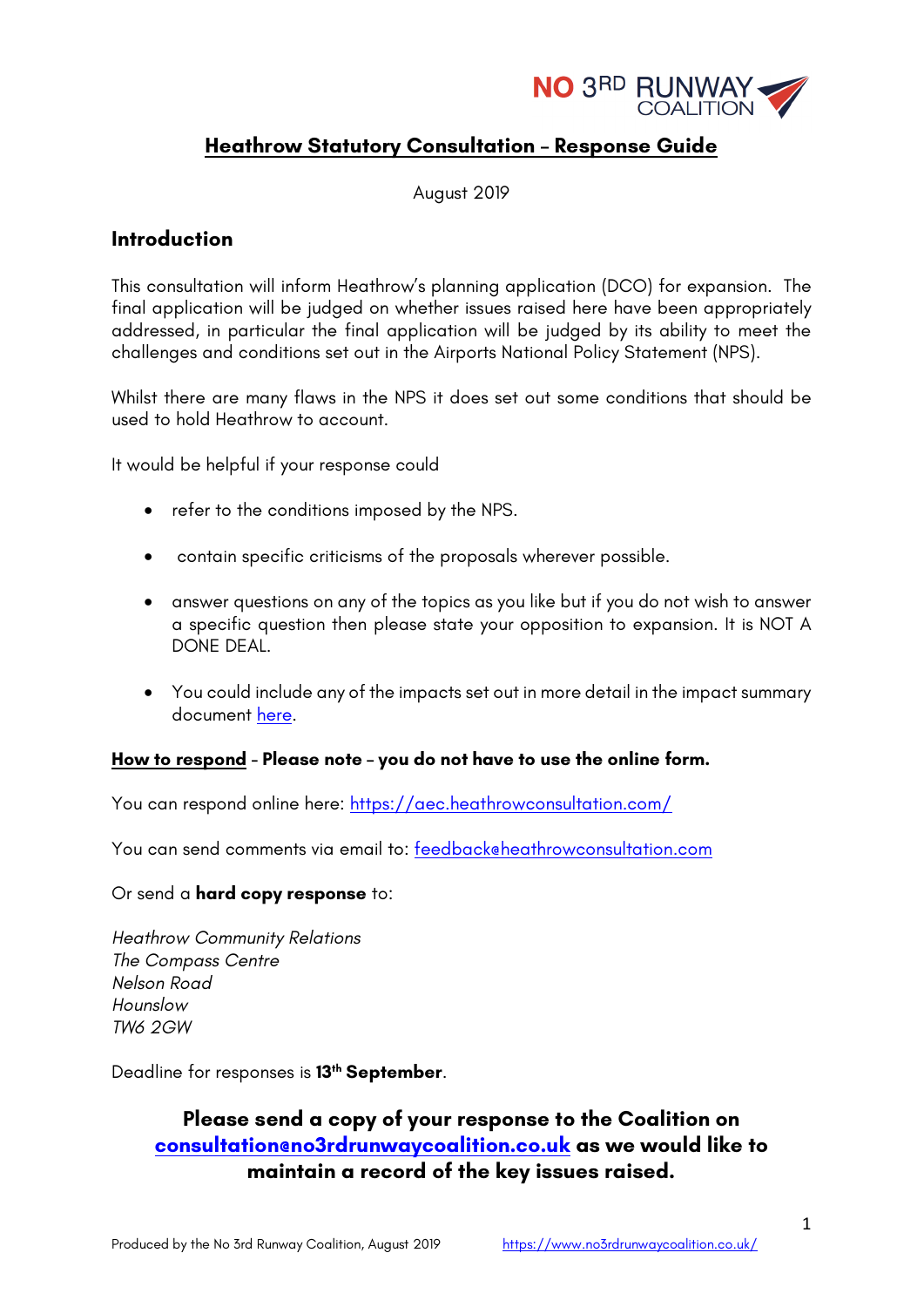

# **Masterplan**

# **1. Please tell us what you think about any specific parts of our Preferred Masterplan or the components that make up the masterplan.**

### **Key Issues for responses**

Over 2 million people could be exposed to noise pollution at levels that are detrimental to their health.

The proposals do nothing to address concerns around the continued breach of legal air pollution limits.

Construction of a 3rd runway would make achieving the UK's climate target of zero emissions by 2050 impossible.

Many communities will find themselves under new flight paths, which have not been revealed in this consultation and will not come to light until 2022 - **after** Heathrow expects planning approval for a 3rd runway.

The masterplan sets out the following impacts:

- Destruction of 750 homes.
- Nearly 6,000 home rendered uninhabitable.
- The massive increase in noise and air pollution from the extra 280,000 flights each year. (Incredibly, Heathrow claim that 767 additional flights every day will actually reduce the noise footprint and will not increase air pollution!)
- The volume of cargo is set to double.
- Increased numbers of HGVs and Lights Goods Vehicles on the local road network.
- Use up a large area of Green Belt
- Require large taxpayer subsidies for surface transport and/or increase congestion
- Increase pressure on housing, school, doctors, hospitals, water and sewerage.

# **2. Please tell us what you think about the sites we have identified for buildings and facilities we are proposing to move.**

### **Key Issues for responses**

The proposals will also destroy over 300 local businesses with minimal compensation.

There is the potential for significant negative impacts in terms of the relocation of the Lakeside incinerator and the sewage works.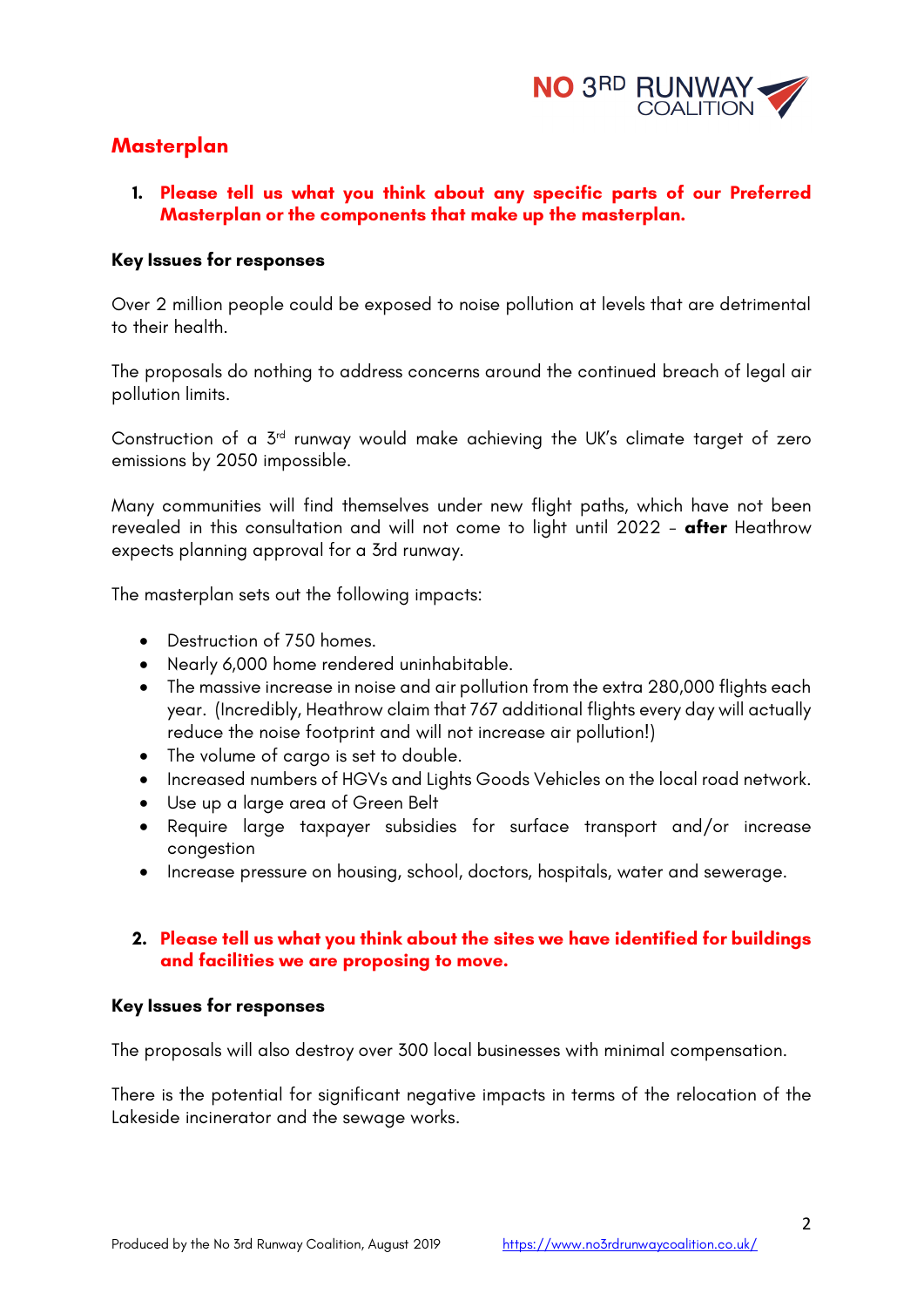

Please set out your strong opposition to the planned destruction of communities for a purpose that is not justified, either in economic or environmental terms.

Compensation does not make up for loss of home and community.

In many ways those whose homes are next to the site of the third runway but will not be bought out are even worse off. They will not get the option to move out, but will have to stay and suffer the impacts.

# **3. Please tell us what you think of our boundary design proposals to manage noise and the effects on views around the boundary of the expanded airport.**

## **Key Issues for responses**

This section asks for views on Heathrow's proposals to help the airport 'blend into the surrounding area'!

Balance between aesthetics and noise mitigation – fact is local residents don't care what it will look like as their communities will be destroyed.

Only small section with noise attenuation wall along north of new runway – could this be larger?

# **4. Please tell us what you think about our development proposals and the measures proposed to reduce effects in these areas:**

- Bedfont and Mayfield Farm;
- Brands Hill;
- Colnbrook and Poyle;
- Cranford, Hatton and North Feltham;
- Harlington and Cranford Park;
- Harmondsworth;
- Longford and Bath Road;
- Richings Park;
- Sipson; and
- Stanwell and Stanwell Moor.

### **Key Issues for responses**

Building the runway will not just cause disruption to these communities, it will cause devastation.

The measures proposed will in no way make up for or offset the increase impacts of noise, air pollution or congestion on local communities.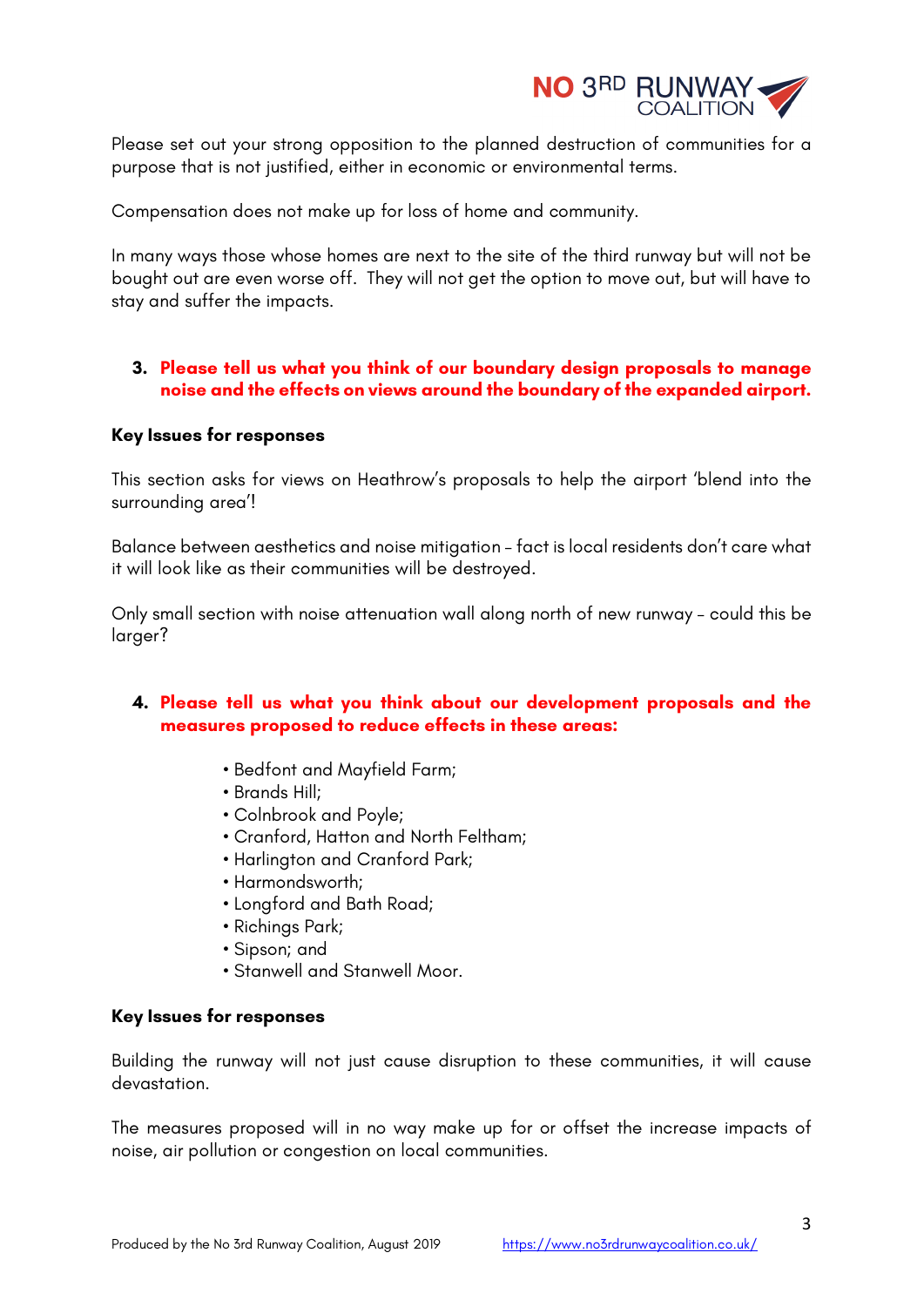

The vast majority of people in Harmondsworth will be losing their homes. The Illustration from Heathrow's consultation shows Longford and the majority of Harmondsworth wiped off the map.

Heathrow seem to have no idea of the area they wish to destroy. They plan to move Harmondsworth Primary School to 'a quieter location north of the M4' which happens to be right next to Stockley Bypass.

Sited just metres from the eastern end of the  $5<sup>rd</sup>$  runway, Sipson residents will have planes less than 200ft above them. Most of these homes in the Public Safety Zone will be uninhabitable. Any remaining residents will have a newly diverted A4 in their back gardens as well as a runway in their front gardens. These residents will be also be surrounded on all sides and have planes taking off right over them.

There are also no proposals for many areas (e.g. Brentford, Chiswick, Ealing, Eton, Heston, Putney, Richmond, Ruislip, Spelthorne, Southwark, Teddington, Twickenham, Windsor) beyond the wider property zone, despite the fact that they will be substantially affected according to the noise maps. Many of these areas will be affected by both inward and outward-bound air traffic and will become noise sewers.

Further details on the local impacts can be found in the SHE Disaster plan booklet.

# **Construction**

# **5. Please tell us what you think of our construction proposals and the ways we are proposing to minimise effects on communities and the environment.**

### **Key Issues for responses**

The consultation includes preliminary findings show that the project is High Risk when considering the construction impacts in 2022.

There will be multiple construction support sites outside the boundary of the airport which will be operating 24-hours a day, seven days a week, including Bank Holidays. This is only required for the benefit of Heathrow to ensure that the new runway is operational as soon as possible.

The consultation reveals that the project involves moving more than 20 million m3 of earth. The associated construction activities will increase emissions of dust and odour causing potential loss of residential properties, schools, medical facilities, commercial sites, businesses, work sites and haul roads.

The proposals included in this section are generic with no detail, e.g. *'In particular, measures will be taken to mitigate noise and lighting impact associated with any night time working near.'* What does this actually mean for communities around the airport?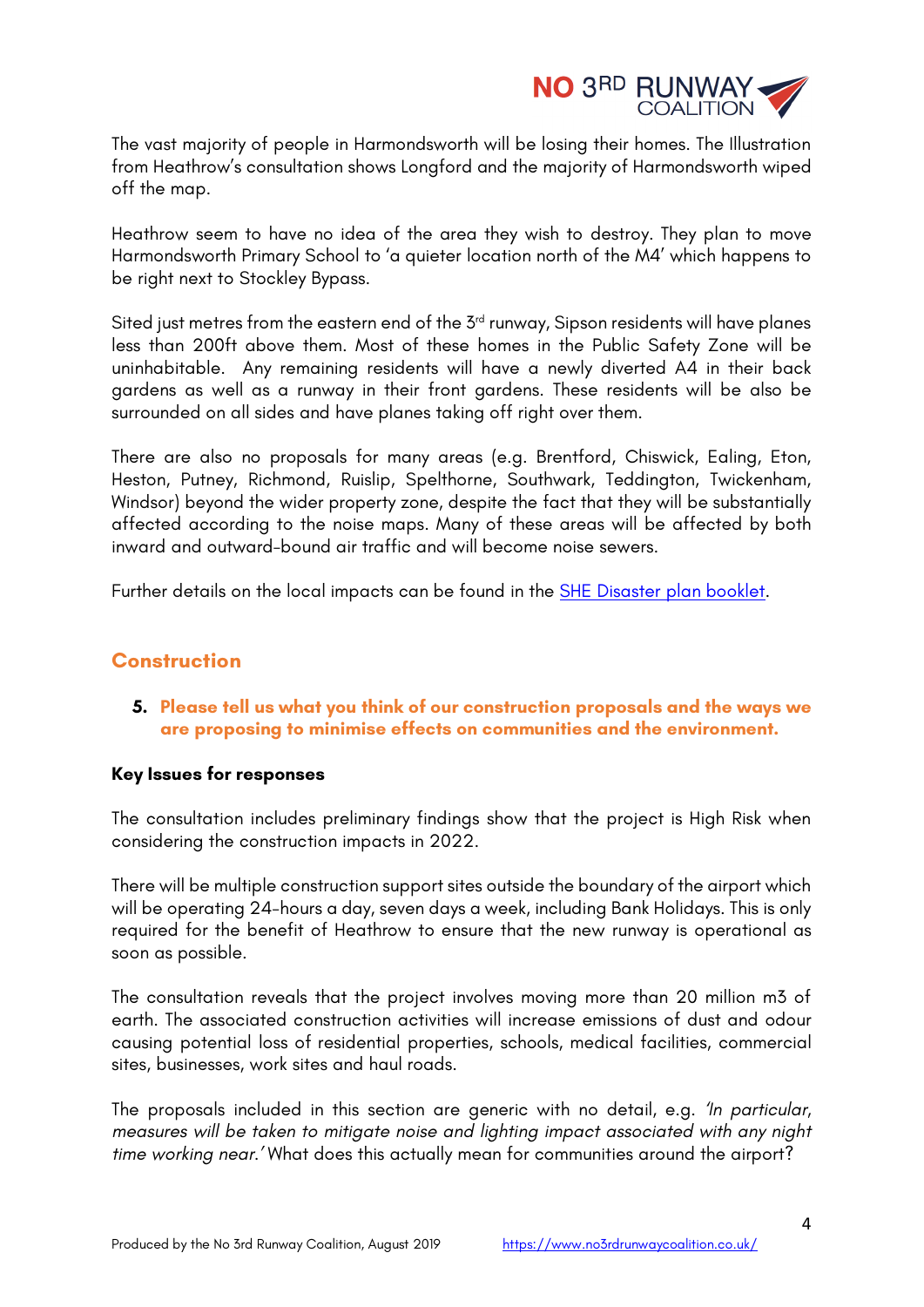

The development of the associated infrastructure is to be constructed over a 30-year period – which is completely unacceptable for local communities. This is the first time Heathrow have revealed how long the project will take.

Heathrow admit that there will be negative effects on recreational spaces and routes during construction yet does not go into detail as to precisely what these are.

The masterplan shows that the construction of new roads, and diversion of existing roads and other works to move services will lead to both temporary and permanent effects. However, these are not mapped out, nor is the impact on congestion and associated impact on air pollution.

Heathrow also admit that other construction activity, including additional trips produced by construction vehicles and workforce travel, may also lead to disruption for travellers.

The masterplan reveals that construction activity and the construction workforce near local communities close to the site boundary or construction traffic routes may affect health and wellbeing.

During construction, noise will significantly affect some residents, schools and places of worship in areas closest to the new runway.

Construction will result in the loss of some habitats across the area, including within the Colne Valley Regional Park, Staines Moor Site of Special Scientific Interest and a number of Local Wildlife Sites. This habitat loss will also result in wildlife being lost or displaced from areas on which they have depended for foraging, sheltering or as movement corridors.

The construction cumulative GHG emissions for the modelled scenario from 2022 to 2050 result in 3.70 MtCO2e additional carbon over the 29 years.

# **Future Operations**

**6. Please tell us what you think of our runway alternation proposals, in particular we would like to know if you think we should alternate the runways at 2pm or 3pm.** 

### **Key issues for responses**

The documents describing the overall noise effect on communities are utterly impenetrable and require minute analysis to understand the facts behind the obfuscation. The following facts are nowhere stated in the documentation but can be painstakingly unearthed:

• Daytime respite will be reduced to about one third of a day for many communities that currently get half a day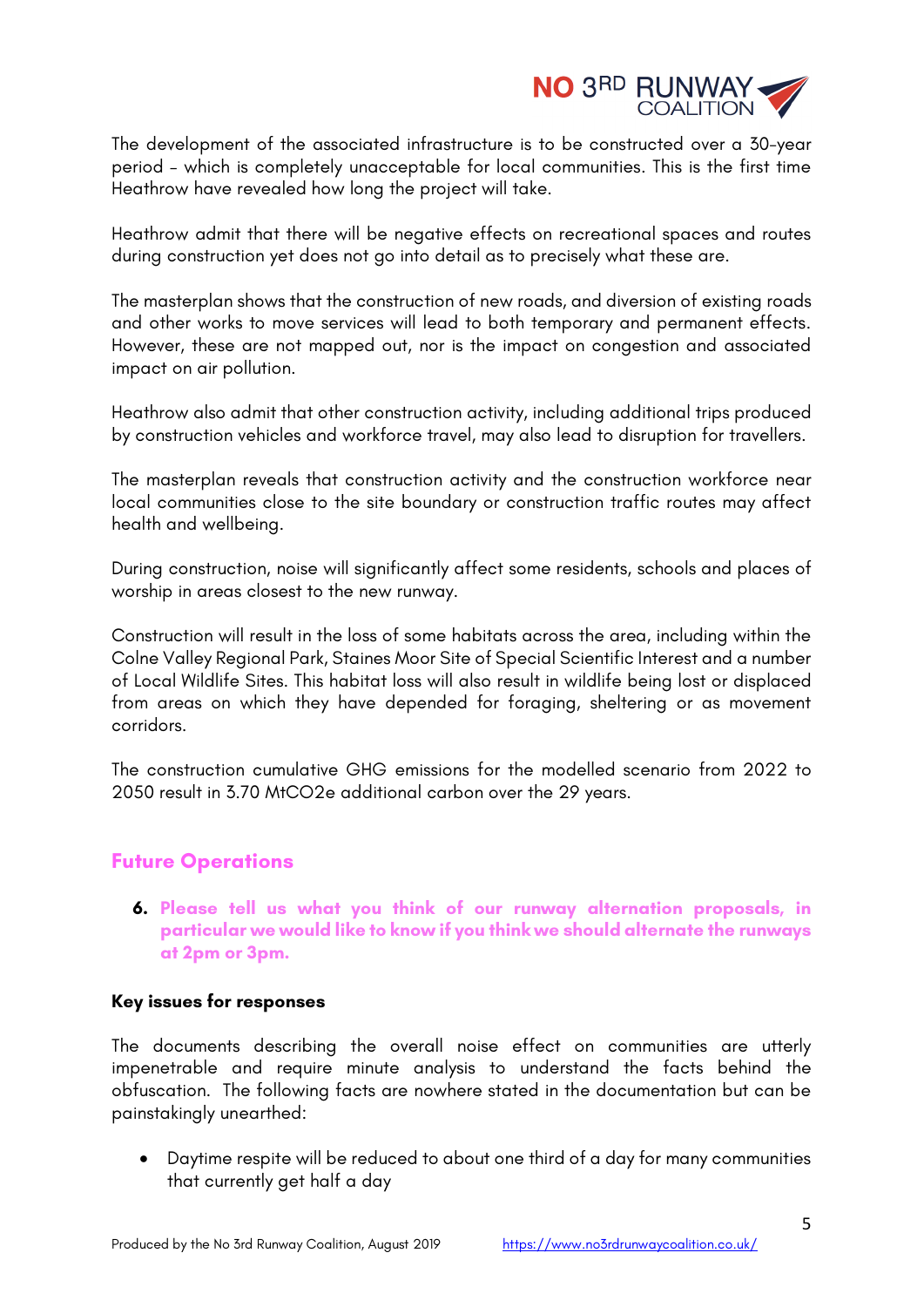

- Communities that are not overflown will get noise for the first time. It is not clear where those communities are as there has been no precise flight path information.
- Only a few communities will be lucky enough to get less noise than with two runways. Similarly, it is not clear where those are communities are through the absence of flight path information –
- The overall noise impact in total will be much greater.

These facts have been omitted from the consultation with a false impression of a net benefit, thereby giving a totally misleading picture of the noise impacts.

A further complication is that Heathrow is proposing to tie in respite during the night with the daytime respite periods. The Airports NPS requires Heathrow to provide people with 6.5 hours without planes between 11pm and 7am.

Heathrow propose a respite pattern to ensure communities get no flights the previous evening if they have planes landing before 6am the next day. However, whether this can be made to work in practice is debatable given the scale of the airspace change required.

There is significant concern how Heathrow is defining the 'night' period and questions to be asked whether this amounts to a 6.5-hour period without flights.

The proposal for an hour long 'recovery period' should not be part of the 6.5-hour period without flights. There should be no flights at all during this period.

**7. Please tell us what you think of our preferred proposal for a ban on scheduled night flights, and/or whether you would prefer an alternative proposal.** 

# **Key issues for responses**

Heathrow are proposing a ban on scheduled flights from 23:00 to 05:30. This means that at best a removal of about 4 of the current flights before 06:00.

6 hours sleep is insufficient for adults and far too little for children and there is an increasing body of academic evidence that demonstrates this.

In an area such as around Heathrow there should be an eight-hour outright ban (curfew) on all flights on all days. We believe that such a ban is vital for the health of the communities to guarantee a good night's sleep.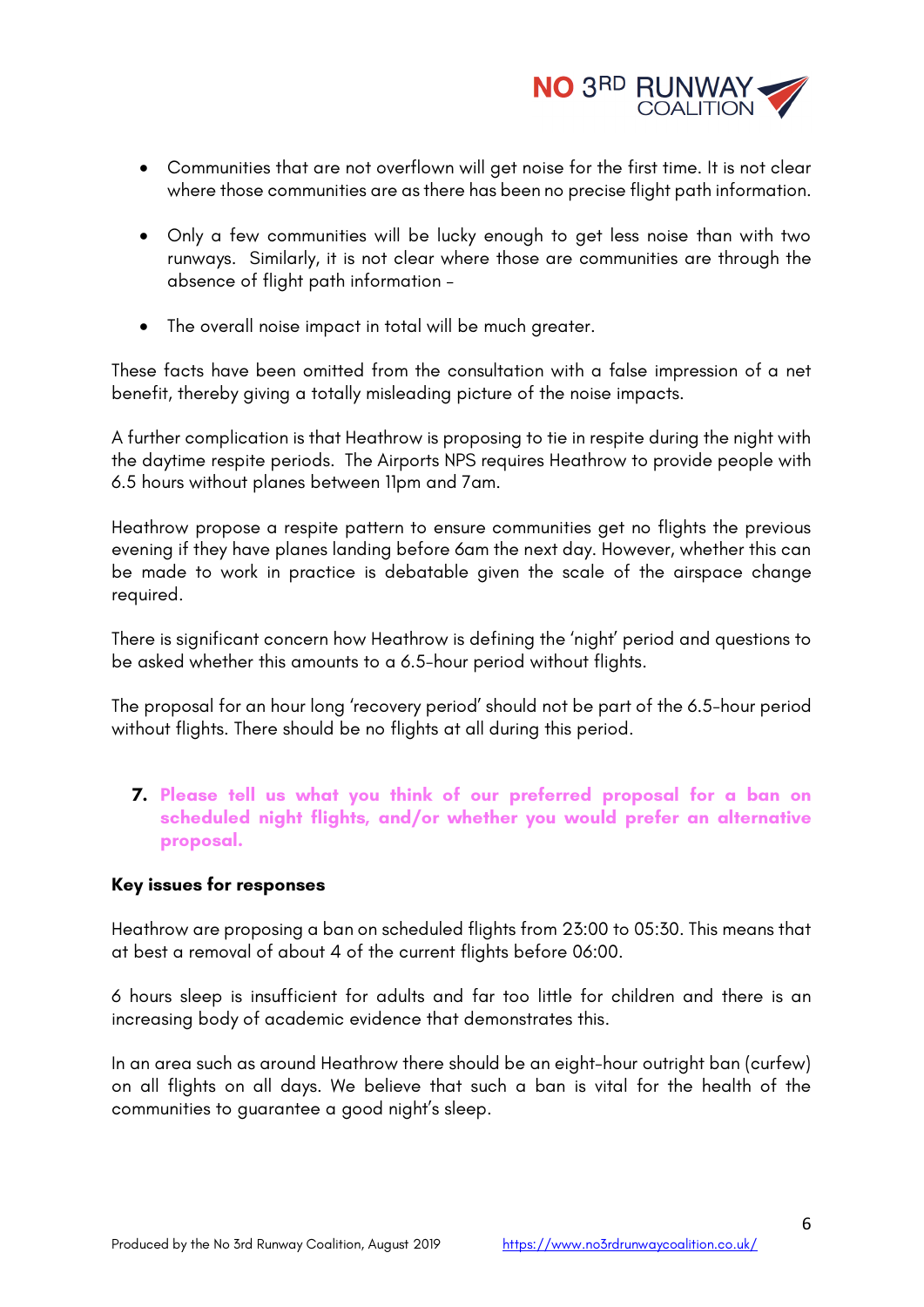

Heathrow are not proposing to control the numbers of arrivals and departures in the 5:30: - 07:00 period which means a potential massive increase in flights in the 05:30 - 06:00 - (the night quota period).

There is also likely to be a significant increase in current movements in the last hour of the official night period 06:00 - 07:00.

The potential increase is staggering. The Night Quota period could see another 13 arrivals and 33 departures - something like a 278% increase.

The consultation hides this under the guise of seeking rotate the arrivals and departures on a daily basis between the 3 runways in the early morning - so in theory if you're under one of the new flight paths you will get 'respite' one day in three.

A whole new group of people – those directly east and west of the third runway will be exposed to flights just outside Heathrow's definition of night for the first time.

The diagram in 'Future Runway Operations' page 44, figure 4.9 shows a one-hour recovery time and the first 'early morning arrival' at 5.15am. This means that the likely ban period will therefore run from 12am to 5.15am – five and a quarter hours which is less than the current night-time quota period.

# **8. Please tell us what you think about our proposals for managing early growth.**

# **Key Issues for responses**

Heathrow proposes to introduce 25,000 more flights a year before the  $5<sup>rd</sup>$  runway opens.

Heathrow gives two reasons for this proposal:

- to meet the NPS requirement to 'develop capacity more quickly 4 years before opening the 3rd runway;
- to raise revenue early to meet Government's requirement to keep landing charges broadly similar to today.

Heathrow are attempting to smuggle past a proposal with significant environmental impacts for newly affected communities with only vague aspirations for mitigation. Under the guise of a 'Brexit boost', the proposal would bring in the additional landing charges which Heathrow needs to plug a gap in its financing of the 3rd runway.

MPs were not able to consider this proposal before voting on the NPS and were unaware of the full extent of Heathrow's plans. Despite this Heathrow are now presenting them as integral to a 3<sup>rd</sup> runway and as part of the submission they are preparing for the DCO.

Heathrow propose a phased introduction with the phases dependent on service standards and resilience. Illustratively there would be 15,000 additional ATMs from late 2022 (assuming DCO consent in late 2021) and a further 10,000 by 2025.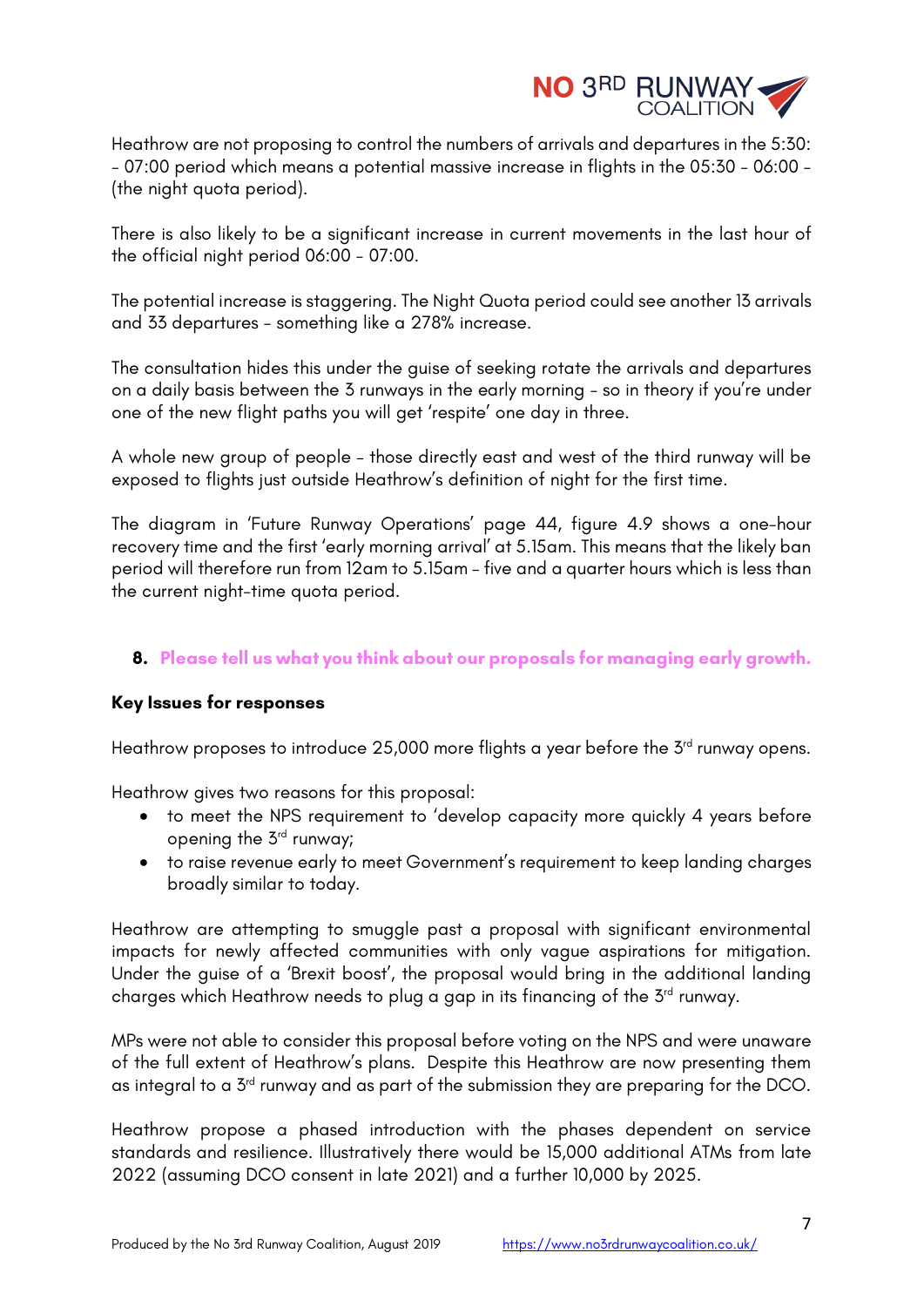

We are strongly opposed to 'early growth'. It is 'growth by stealth'. The limit of 480,000 flights was imposed in order to limit impacts on local communities. Heathrow is seeking to jettison this protection.

Heathrow has no mandate for early growth and there was no mention of this proposal in the Airports National Policy Statement or the Parliamentary vote. In fact, the Government has undertaken no assessment of the impact of this early growth in terms of noise air pollution or health.

Although the current night noise restrictions would limit the numbers before 06:00 the DfT scheme runs out in 2022. The 'mitigation' for this is to be provided 'as soon as reasonably practicable' - so there no guarantee of mitigation before the new flights begin operating.

Heathrow claims economic benefits from these additional flights whilst claiming that there is minimal impact in terms of noise or air pollution. However, it is worth highlighting that without the revenue arising from these four years of extra flights, Heathrow would have to increase landing charges to airlines which would lead to increased passenger fares. This would mean Heathrow breaking a promise to Government and a condition of the Airports NPS that they'd keep charges close to current levels.

The map showing noise exposure contours in 2025 with and without early growth is unclear, in contrast to the high production values of the consultation material generally. It is impossible to read the map to ascertain whether any particular address is affected. The numbers affected equate to 43,300 people but respondents cannot tell whether they are in that number. Once again flightpaths are not included.

The document states that the enhanced Noise Insulation Scheme would be in place prior to Early Growth. Is that the same as the insulation itself being in place? How many homes, where, what level of insulation and what year? The document states that the enhanced Noise Insulation Scheme would be in place prior to Early Growth. Is that the same as the insulation itself being in place? How many homes, where, what level of insulation and what year?

The air quality assessment of early ATM growth does not include concentrations of particulate matter (PM10 AND PM2.5). Currently NO2 concentrations exceed the annual mean EU limit values and UK Air Quality Objectives at two roadside monitoring sites near Heathrow. With early growth there would be an increase 'at receptors near the airport' of 0.5mg/m3. But construction works would further damage air quality. Heathrow admits this and says that analysis combining these two factors needs to be done to understand the total impact. However, they have not conducted that analysis so cannot quantify the total impact.

The document does not go on to undertake this analysis of this additional pollution alongside the harmful air quality impacts caused by project construction. Why is an assessment of any increase in particulate matter not included?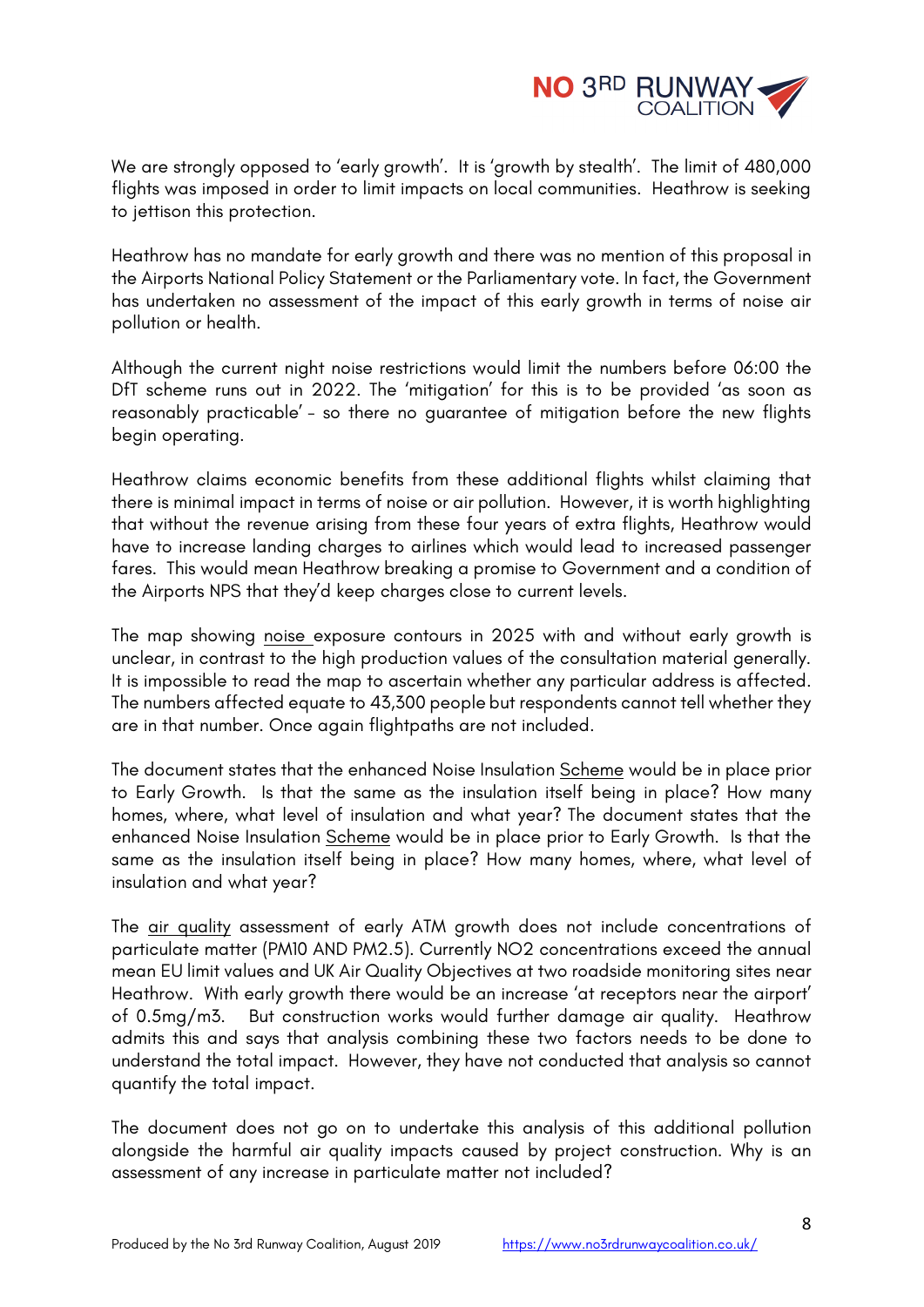

The elements of the Surface Access Strategy will be 'implemented proportionately to mitigate impacts as they arise. For example, vehicles emission charging may be implemented before the first date of operation of early ATM growth.' This is vague and non-committal.

Heathrow's strategy for Environmentally Managed Growth would begin from the onset of early ATM growth. Heathrow says it intends to define specific limits (for e.g. noise, air quality, carbon and surface access) which early ATM growth would need to observe, but Heathrow does not specify what these limits should be.

# **Surface Access**

**9. Please tell us what you think of our proposals and how we could further encourage or improve public transport access to the airport.** 

# **Key issues for responses**

The NPS sets out stringent outcomes which Heathrow must meet requiring them to: *'increase the proportion of journeys made to the airport by public transport, cycling and walking to achieve a passenger public transport mode share of at least 50% by 2030 and at least 55% by 2040.'*

There are significant concerns about the ability of Heathrow to achieve these modal share targets and the impact that increased congestion will have on our communities.

These concerns have only been heightened by the recent admission of Heathrow's CEO, that the airport has failed to meet their 2018 target of the share of passengers travelling to the airport by public transport.

There has only been a 1% increase in the past decade and the figure currently sits at 41%.

This makes the required target set out in the Airports NPS even harder to achieve and demonstrates that Heathrow are likely to fail to meet the target.

Government analysis predicts that expansion would result in additional congestion on local transport networks which would have a significant economic cost, yet no cost was allowed for in the evaluation of the net economic benefit of expansion.

Heathrow has said it will not contribute more than about £1bn to support new road and rail capacity. But the Airport Commission estimated that some £5bn was needed and Transport for London estimated up to £15bn.

The consultation states that Heathrow might be prepared to contribute to Western and Southern rail access schemes but gives no specific commitment of precise amount.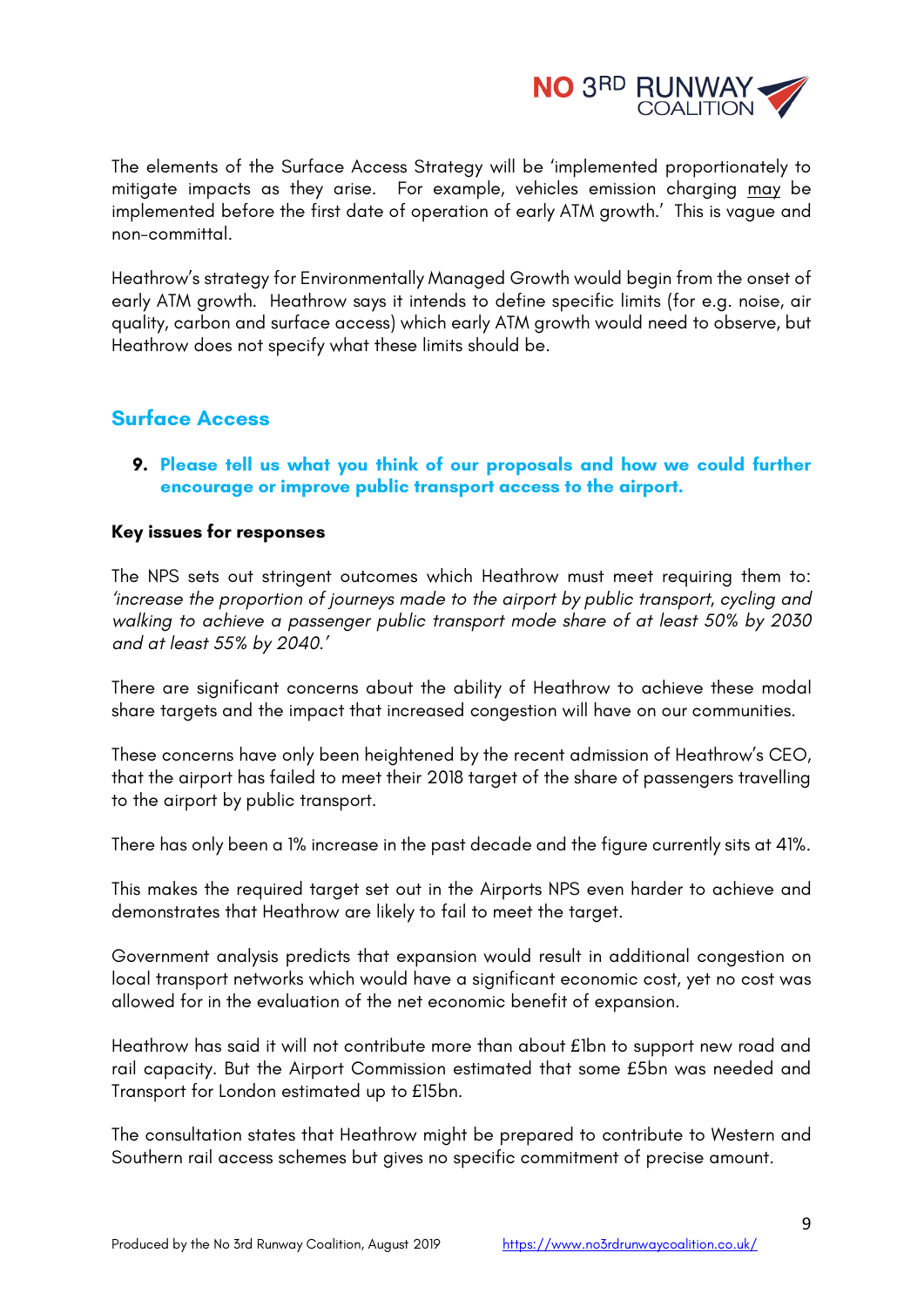

We are strongly opposed to a taxpayer subsidy to support expansion.

The consultation resorts to 'indicative' coach and bus links. No new rail links are mentioned in Section 6 of the main consultation document. This is totally inadequate. We need proper, funded, plans. Not vague, unfunded, ideas.

It is not sufficient and is not sustainable to simply 'encourage' or 'improve' public transport. There must be credible and concrete plans to actually meet the aspirations of modal shift, prevent extra congestion, etc.

Heathrow claim that doubling of freight at the airport will not double number of vehicles or HGVs on the road yet provide no evidence to support this assertion.

For all these reasons, the surface access proposals are totally inadequate.

# **10. Please tell us what you think about our proposals for the Heathrow Ultra Low Emission Zone and Heathrow Vehicle Access Charge as ways to manage congestion and air quality impacts.**

## **Key Issues for responses**

Heathrow is heavily polluted and congested now, even with two runways. A ULEZ and access charge should therefore be introduced irrespective of a third runway.

Heathrow have grossly overestimated the effects of their actions and grossly underestimated the ability of public transport to cater for the increased needs generated by expansion. Public transport upgrades had already been planned for to accommodate known population increase, without the added pressure of Heathrow expansion.

The M25 is a major artery around London and charging passengers in an ultra-low emission zone will not affect that.

In addition, road traffic is the only option for freight that Heathrow handles, and again that will not be restricted. The net effect will simply be more traffic, more pollution, and more cost to the people who are levied with extra charges for the ULEZ. Clearly TfL and the London Assembly are of the same view, judging by their responses

### **Possible Answers**

**1.** I am totally opposed to expansion of Heathrow by the building of a 3rd runway.

**2.** If the airport was not expanded, there would be no need for these air pollution measures.

**3.** The best way to keep air pollution in areas near Heathrow at low levels, without breaching legal limits, would be not to expand the airport.

**4.** It would not be possible to force almost all air passengers to the airport to use rail transport.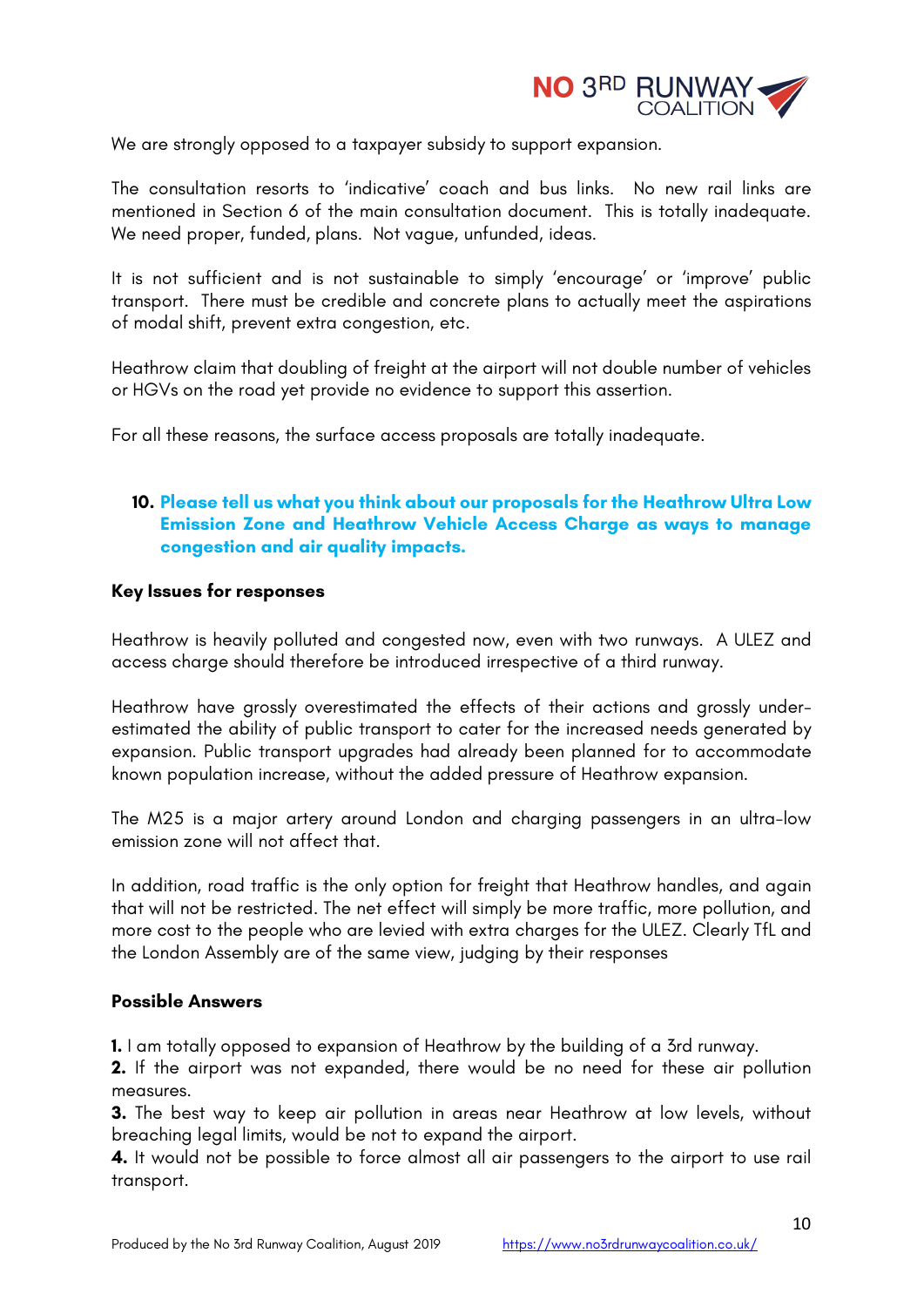

**5.** Heathrow would not pay for the improvements needed to the rail network, to ensure all passengers could get to /from the airport by rail. The taxpayer should not be expected to pay for these improvements, to assist Heathrow in its plans.

**6.** Other non-airport related road users should not be penalised, just in order to help Heathrow deal with its air pollution problems, caused by unnecessary expansion.

## **11. Do you have any other comments on our Surface Access Proposals?**

### **Key issues for responses**

We question why there is now no mention of targets in Section 6 of the main document?

In order to approach sustainability, car traffic needs to be stabilised in absolute terms. This requires a massive increase in modal share of public transport. The lack of any plan to achieve that shift demonstrates that Heathrow's plan for expansion is unsustainable.

The carbon emissions from surface transport would be about 0.95 MtCO2 (metric tons of carbon dioxide) in 2022 to 0.9 MrCO2 by 2050 with 2runways and Up to about 1.24 MtCO2 by 2050 with a 3rd runway. (This is not entirely clearly as there is just a chart, not actual numbers given). This would be a difference of something of the order of 0.25MtCO2 per year.

Heathrow claims (Graphic 9.4.2.) the cumulative carbon emissions from surface access would be, by 2050, about 27 MtCO2, and it would be about 34 MtCO2 with the 3rd runway. i.e. about 7 Mt CO2 more over the 29 years, with a 3rd runway.

An insignificant amount compared to the planes (which would add, on Heathrow's calculation, 173 Mt CO2 more).

The carbon assessment does include carbon from trips made by bus and rail.

# **Preliminary Environmental Information and Managing the effects of expansion**

**12. Please tell us what you think about our proposals to manage the environmental effects of expansion.** 

### **Key Issues for responses**

The key overall problem here is that there is no reference to settled Government policy of moving to the lower carbon emissions targets set by the Paris Agreement. Since issuing this consultation document this has been enshrined in legislation for net zero carbon emissions by 2050 and Heathrow will need to demonstrate in their planning submission specifically how they will contribute to meeting that target. Not only that, they will need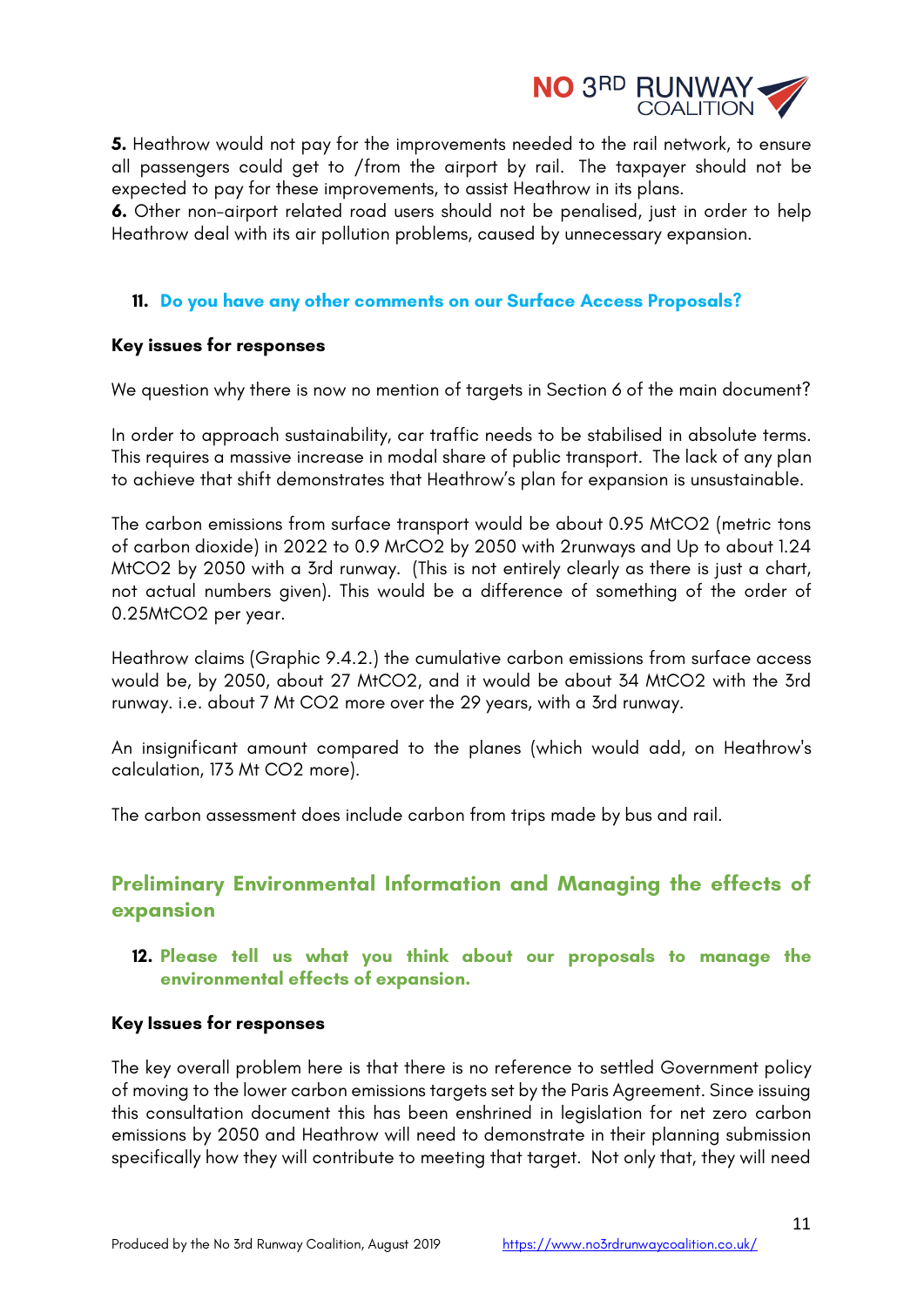

to demonstrate how building a  $5<sup>rd</sup>$  runway won't make it a great deal harder for the UK to meet that target.

Basic problem is that the carbon emissions with the new runway will be about 8 - 9 million tonnes of CO2 more, with the 3rd runway, than without it.

Heathrow's figures suggest the difference, by 2050, between having the 3rd runway and not having it, would be 7.53 MtCO2 per year. (i.e. 19.9 MtCO2 with the 3rd runway, compared to 12.37 Mt CO2 by 2050 if they stuck with two runways.)

Heathrow admits the cumulative emissions of Heathrow flights would be, over the period 2022 to 2050, 456 MtCO2 if they stuck with two runways - and 629 MtCO2 with the 3rd runway.

That would mean a difference of 173 MtCO2 over the 29 years - so a total of 173 MtCO2 more with the 3rd runway.

That spread over the 29 years (2022 to 2050) is on average 6.18 MtCO2 more CO2 per year. More in peak years, less in others. (They give some rather unconvincing explanations are given for the assumed carbon reductions.)

So, the total carbon costs for the 29 modelled years, 2022 to 2050 - the extra 173 Mt CO2 from flights, the 3.7 MtCO2 from construction, and the 7Mt CO2 from surface access, that comes to about 183 MtCO2 more if the 3rd runway is built. That is using Heathrow's own figures, which make various assumptions about aircraft and vehicle fuel efficiency.

The consultation claims that 'Expansion at Heathrow is not considered to materially affect the ability of the Government to meet UK carbon reduction targets.' This is highly misleading when Heathrow's own data show the massive increase in CO2 emissions resulting from a third runway.

Heathrow is hoping that the UK government is going to allow international offsets. The consultation notes that International flights are by far the largest source of emissions. It then seeks to sidestep the issue by claiming that an international 'offsetting' scheme (CORSIA) will resolve the problem.

This is highly misleading because:

- there no assurance that CORSIA will be implemented at all
- Major countries as India are not committed
- Most offset schemes do not work (that is, they do not achieve genuine net reductions)
- As emissions worldwide are reduced in accordance with the Paris agreement, there will be a rapidly shrinking source of emissions available to be offset against aviation.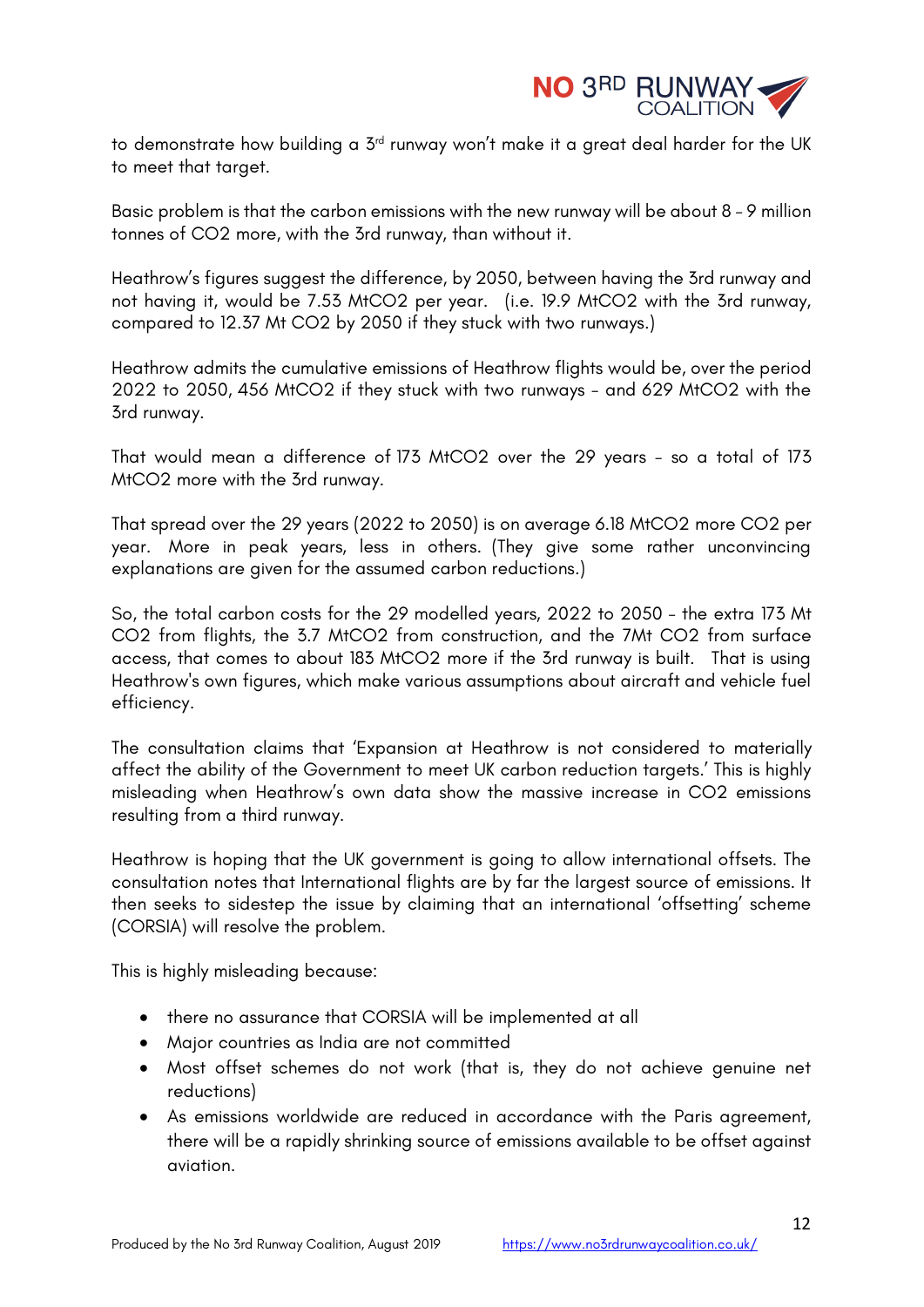

The Committee on Climate Change (CCC) is clear that aircraft emissions must be counted. Given that there is no technological solution on the horizon, CCC has done some work to show how continued aircraft emissions of CO2 can be squared with zero emissions. It concludes that 'carbon capture and storage will be needed and that, reasonably enough, the aviation industry should pay for it. But no tax or carbon has been proposed by Heathrow, the aviation industry or government.

The above demonstrates that Heathrow's claims that third runway is consistent with climate targets is at best unsupported by evidence and at worst deceitful.

Heathrow does also not consider any of the non-CO2 impacts from its expansion proposals.

# **13. Please tell us if there are any other initiatives or proposals that we should consider in order to address the emissions from airport related traffic or airport operations?** (Air Quality)

## **Key issues for responses**

Some 9,500 people in London die every year, illegal limits of air pollution are commonplace around Heathrow and the courts have found the government's air quality strategy is inadequate.

On air pollution there is only the vaguest commitment in the main consultation document: *' …our surface access proposals [not plans] will minimise these efforts by increasing public transport use'.*

PEIR chapter 7 forecasts there would be only slight increases on existing air pollution exceedances. Heathrow claim that aircraft emissions are dispersed so do not have a significant effect on air quality.

We believe that the evidence shows this is not correct.

For example, the Air Quality Expert Group of DEFRA state in their paper on ultra-fine particles that: *'For example a location such as Heathrow where aircraft tend to approach the airport from the east (flying over the London conurbation), there is potential for considerable exposure to ultra fine particles from aircraft'.*

They also reference the Hudda study from Los Angeles, which states that:

*'Locations of maximum concentrations were aligned to eastern downwind jet trajectories during prevailing westerly winds and to 8km downwind concentrations exceeded 75,000 particles cm3, more than the average freeway PN concentration in Los Angeles'*

Basic logic says that the installation of an expansion the size of Gatwick airport in a built-up residential area is going to increase the amount of harmful emission in the air.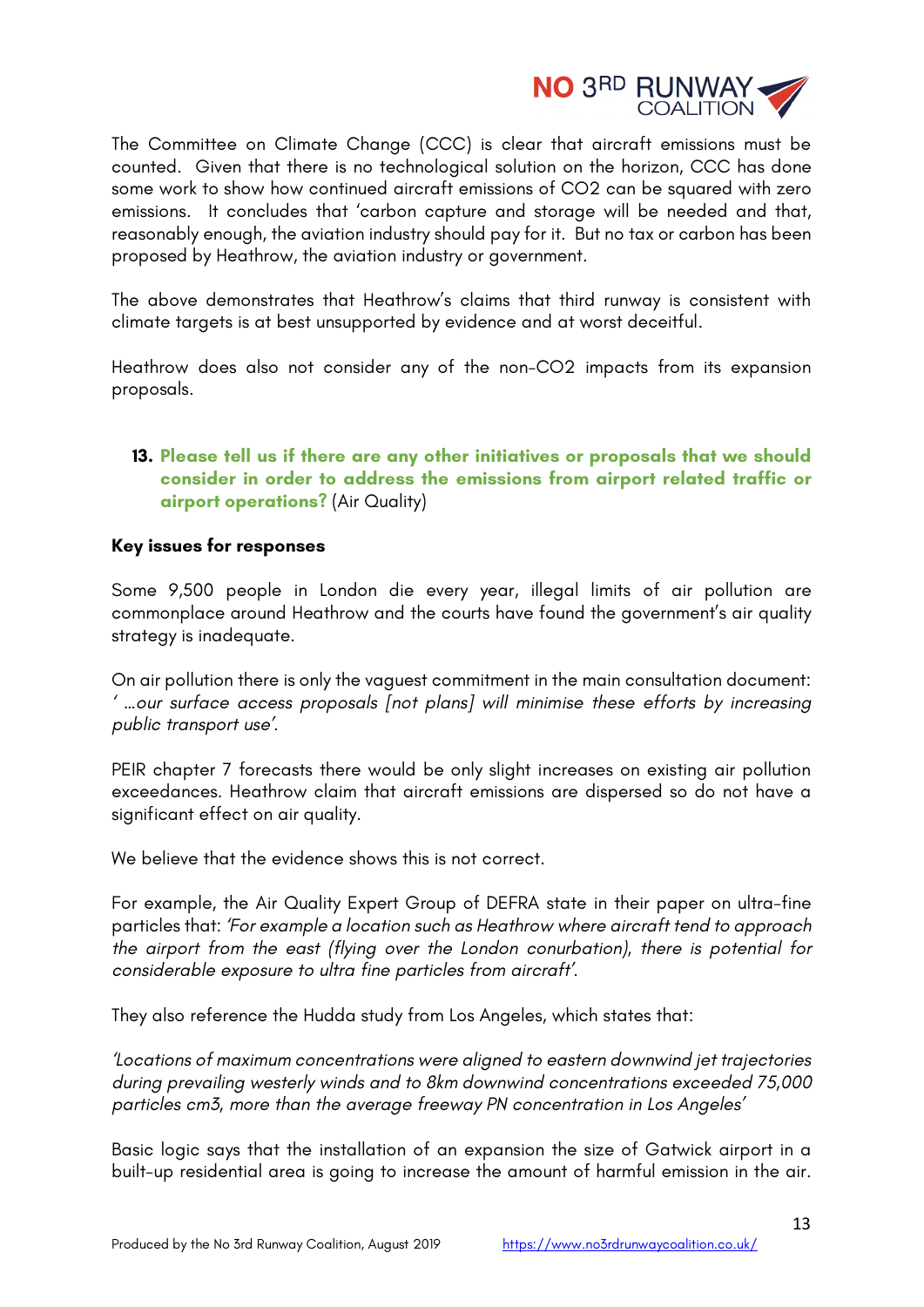

There should be a proper independent assessment of the amounts and the effects of extra emissions.

Particles or particulates are fine particles of matter, mostly carbon but can be metal, that are emitted. These fine particles and ultra-fine particles are particularly dangerous. They penetrate deep into the lungs and blood stream are also transmitted onto the next generation. They have been found in the placentas of expectant mothers and then affect the unborn foetus.

London and the areas surrounding Heathrow are unlikely to be compliant with the WHO Guidelines or, in the case of NOx, the EU Regulations of 2008. They should have been compliant by 2015 under the EU regulations.

There are four Heathrow monitoring sites and they are all at the side of the airport rather than under the flight paths. They are neither in the 'line of fire' of the jet exhaust of arriving or departing planes, nor are they in the line of the prevailing wind. They clearly do get some wind in their direction since the wind does blow from due north and due south for some of the time.

The daily maxima of PM2.5s are all well above 40 mg per cm3 and in one case over 60 mg cm3. The hourly ones are even higher. Those readings should be less than 25 mg per cm3 and so are far and away above the WHO limits – and this is with only 2 runways. The likelihood is that these emissions receptors would give readings significantly higher if they were put under the flight paths, but we do not have this data. This is a huge omission and one that should be rectified before any DCO is considered, let alone granted.

The Air Quality concentration levels are set out in PIER at Table 7.18. Those levels are not in accordance with WHO levels. Firstly, we see that the PM2.5s limit is two and a half times the level recommended by the WHO. Secondly, we see that Heathrow are not operating any hourly or daily maxima of PM2.5s. Thirdly, neither Heathrow nor the Department for Transport test at all for ultra-fine particles even though they come within the legal definition of PM2.5s (because they are smaller than 2.5 micrometres).

There must be a legally binding mechanism whereby the runway cannot be used if and until the legal air pollution limits are not being breached.

**14. Please tell us what you think about our proposals to help health and wellbeing. Are there any other proposals that you think we should consider to address the effects of the Project on the health and wellbeing of our colleagues, neighbours and passengers?** (Health and Well Being)

### **Key issues for responses**

It is not clear what benefits for health and well-being there would be. A third runway will produce more noise, more air pollution, more congestion, loss of Green Belt and more climate change. These will have an adverse effect on health and well-being. In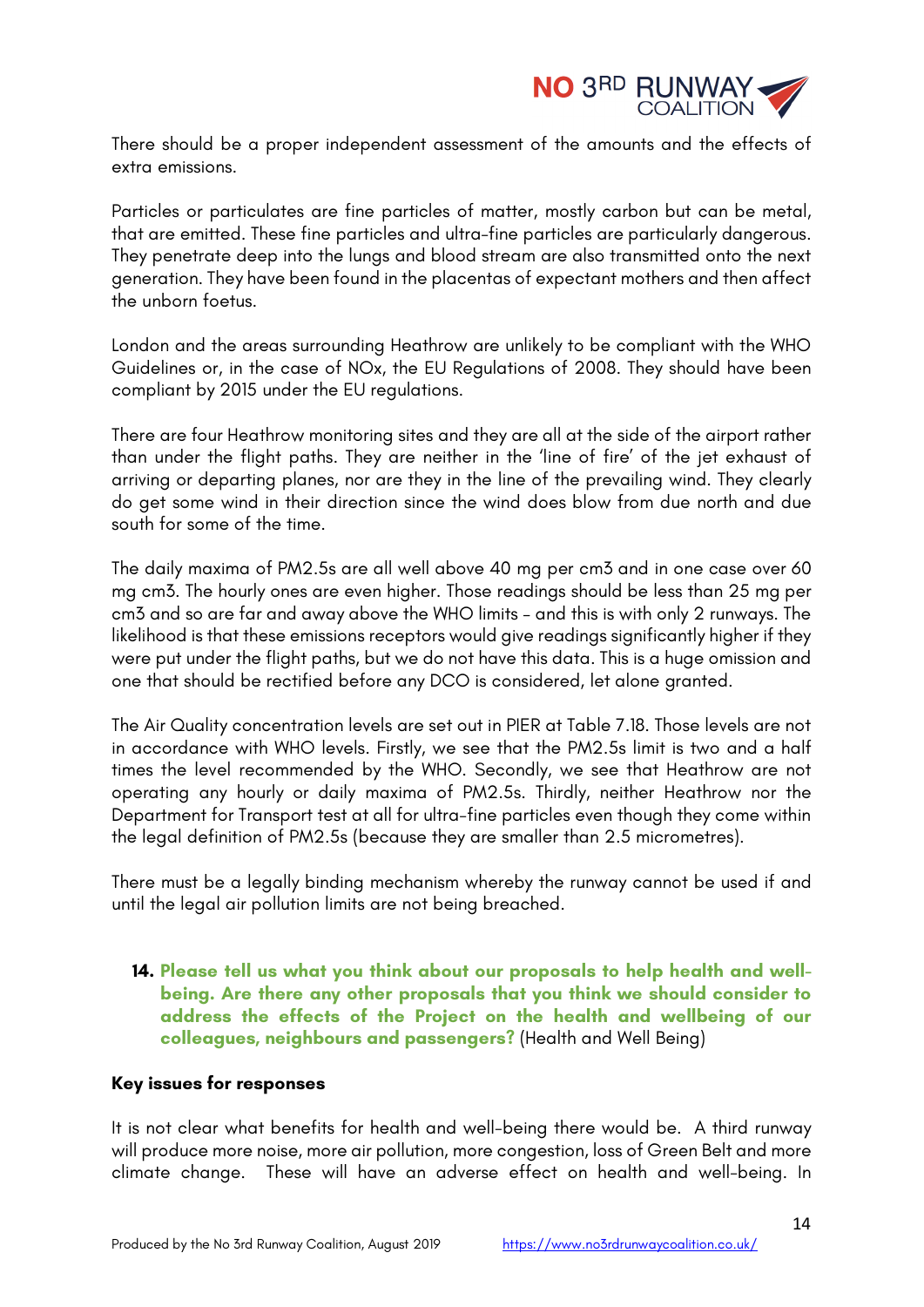

particular, noise and vibration are said to have a 'significant adverse effect on health and quality of life'.

Indeed, the consultation states that residential receptors health outcomes assessed consistent with government's WebTAG include:

- 1. Annoyance
- 2. Acute Myocardial Infarction (AMI)
- 3. Sleep disturbance
- 4. Hypertension (stroke/vascular dementia)

It also states that there are a number of vulnerable groups affected by the expansion:

- Children and young people
- Older people who are particularly frail
- Those with already existing poor health.

Given the potential for elevated and long-term exposures there is also the potential for more permanent, progressive or irreversible health effects. The long-term effects could lead to life changing effects to health at Heathrow due to the long process it will involve.

The consultation documents reveal that, *'Effects may be particularly influential where people spend extended periods at home, for example due to being in poor health, unemployed, retired, shift workers or proving care'.*

Those who spend significantly more time at home will be severely affected by the noise and commotion of the building process, particularly those with already poor health, shift workers on minimum wage and carers need to be highlighted more as they will suffer from the building works.

Heathrow are seeking to linking unemployment as a negative health impact so they can highlight the 'amount of jobs' Heathrow could provide to many and thus categorise this as a benefit. They assert that some of the job opportunities would result in greater spending on goods and services but provide no evidence for this.

### **15. Please tell us what you think about our noise insulation schemes.** (Noise)

### **Key issues for responses**

The proposals seek to maximise the number of flight movements over the most densely populated part of the UK. This is a fundamental problem and no amount of 'mitigation' can get around it.

The most recent Government policy on noise states that the onset of community annoyance begins at 54dB (LAeq). It is vital that this metric is applied to the proposed changes as a minimum standard.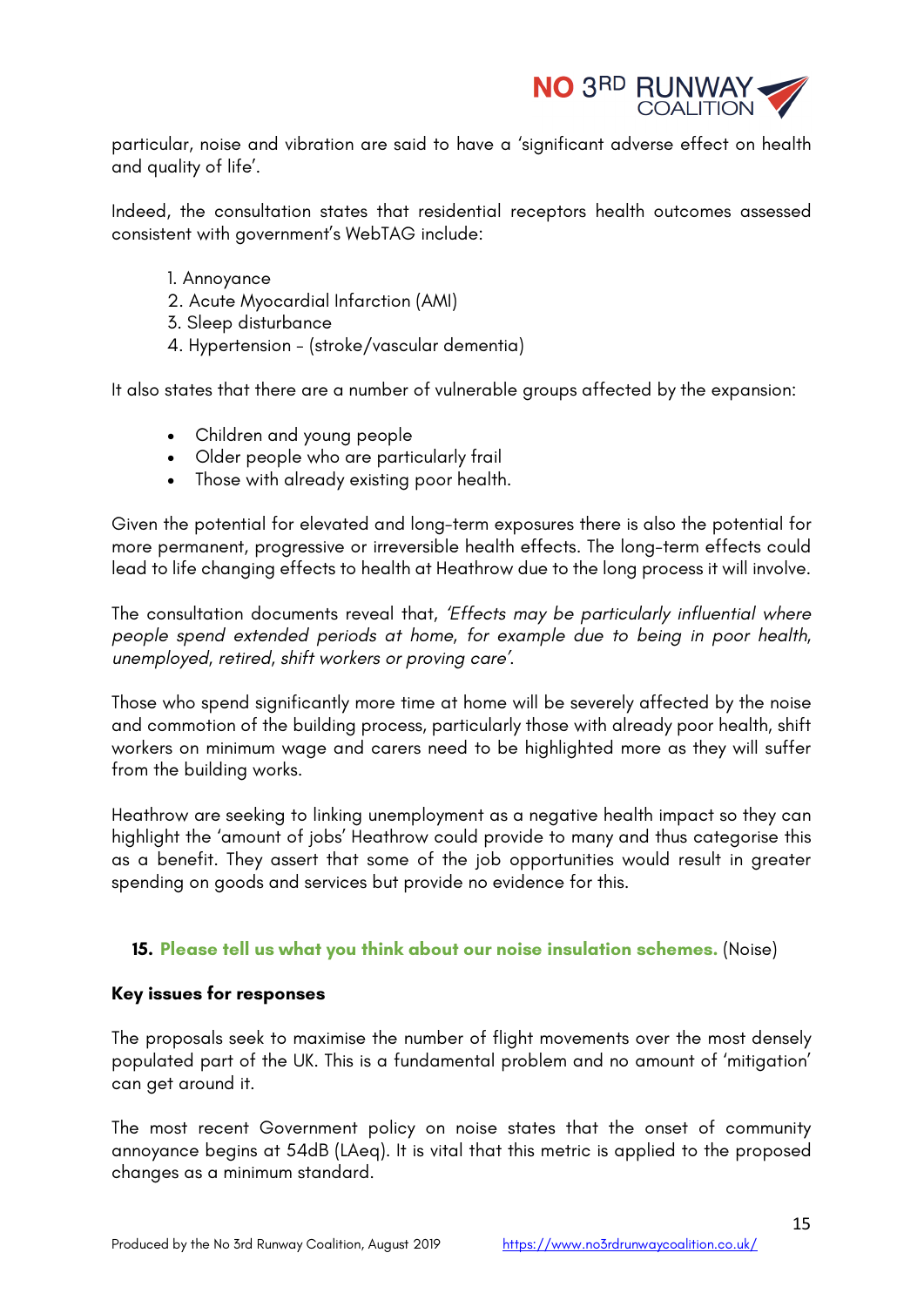

Given that many people are affected at noise levels down to 51dB, there is a good case for providing insulation at properties exposed to aircraft noise down to 51dB.

**419,803 -** gross number of people who will be exposed to worse noise above 54dB. That is, they are either newly affected by this level of noise or were already above this threshold and are exposed to higher levels of noise.

The way noise measurement is averaged out is effectively meaningless. It is the single noise events that cause the disturbance.

Communities on the ground do not hear noise in average levels. DfT has accepted in its general aviation guidance policies that Noise events (N>65 dB Lmax) and single mode should be used as key supplementary metrics, but it seems Heathrow are trying to avoid this.

The WHO strongly recommends reducing average noise levels to below 45 decibels as aircraft noise above this level is associated with raised blood pressure, cardio-vascular disease and stress.

The **lack of detail about actual flightpaths remains a huge concern.**

There have been no noise assessments carried out for the intervening years from R3 opening until 2035.

An admission by HAL that **740,000 ATMs (Air Traffic Movements) is the minimum number of ATMs** on a 3-runway airport they are aiming for.

The use of **highly questionable and speculative noise performance characteristics for future aircraft types in 2035** - way in excess of the 01.dB / year claimed by Government in the Appraisal of Sustainability by reference to Sustainable Aviation Road Map. There has been no validation or peer review of these enhanced performance characteristics.

Heathrow say they will 'strive' to use enhanced take off profile (5 degrees) but this means more engine wear and the airlines only lease their engines from the manufacturers. Therefore, there can be no guarantee that this will occur. This combined with 3.2 angle of descent shrinks the contour / impact area.

Heathrow claim that there will be **'less noise than today……. with 3 runways' will almost certainly not be true from opening date in 2026 to 2035**. Again, there are no noise assessments for this period.

Both the proposed airspace changes and future airport expansion will result in more noise for local communities near to the airport.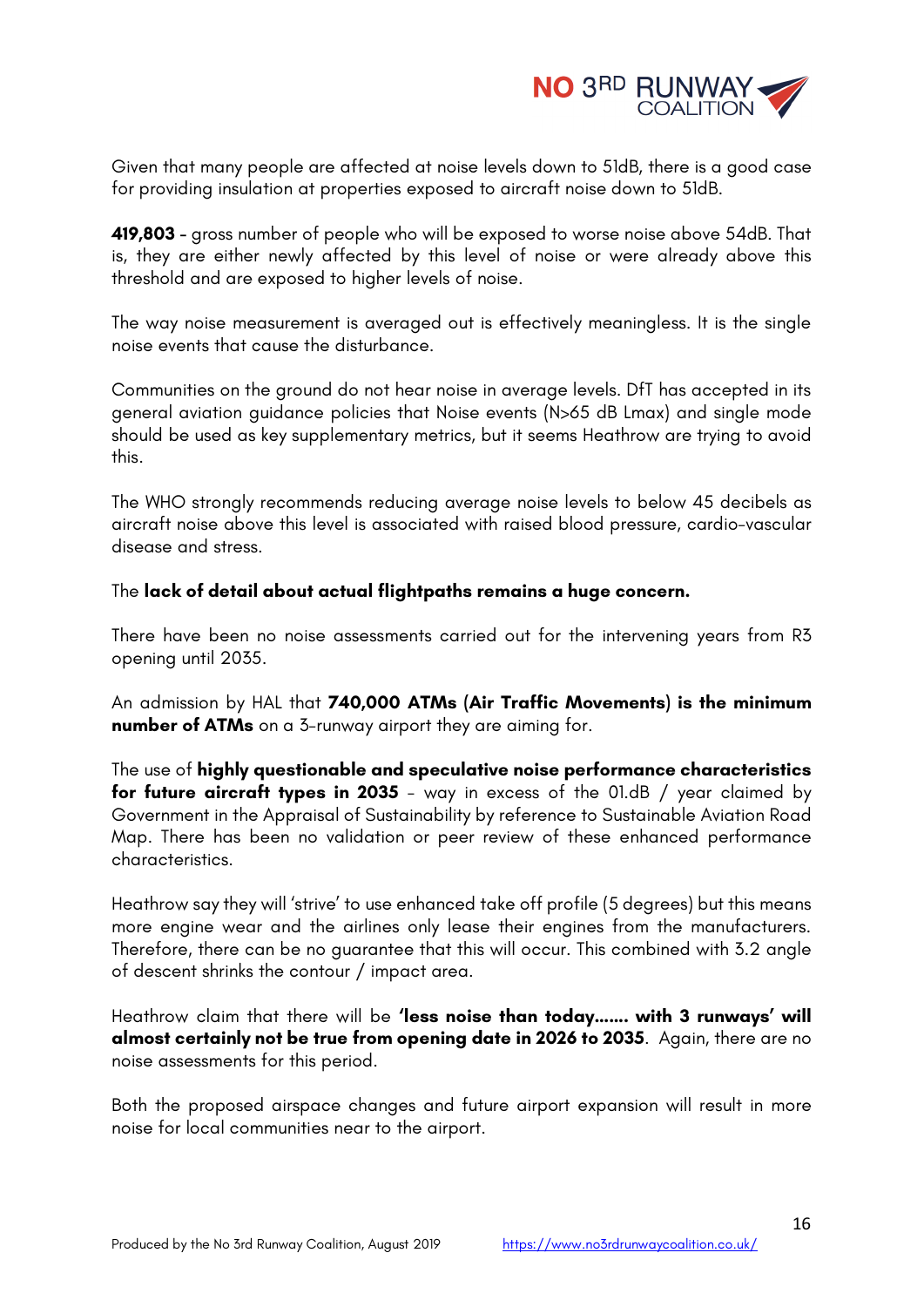

Communities further from the airport are also likely to experience more noise, though the planes may be slightly higher the further away they are from the airport.

Depending on the precise alignment of the new flight paths, some communities will be experiencing noise for the first time. This will clearly increase the noise pollution endured by these communities.

The maps provided by Heathrow do not clearly show which areas will get more noise. Precise flight paths should be published to show residents exactly what noise levels they will experience.

Further, the impact of the proposed changes should be communicated directly and clearly, especially to those communities who will be newly overflown.

This consultation does not do this through the absence of a clear picture of the total impact of current noise levels compared to the impacts of the proposed arrivals and departures from IPAs.

Noise insulation is obviously only useful when one is indoors. Outside, noise cannot be mitigated (other than by using quieter aircraft). It is therefore reasonable that residents should be compensated for outdoor noise. A noise compensation scheme could also support those who are below the noise insulation criteria but who are nonetheless affected by aircraft noise.

Other noise sources that are not associated with the airport activity such as existing roads and railways are also excluded from this Noise Insulation Policy. (p. 25) This is a cop out. Those existing roads and railways will be impacted in some form and excluding their noise emissions is not fair.

Local communities around the airport will experience as much as 6-9dB increase in noise from ground operations from a 3<sup>rd</sup> runway.

Potentially 20-year roll of insulation and mitigation measures – blighting people homes for years – timescale not confirmed.

Proposals will have huge impact on local schools – up to 44 who will experience a significant increase in noise – between 6 and 9dB increase in some cases. The total number of children enrolled in those 44 schools is 27,000.

Schools still won't qualify until 60dB for mitigation yet reading attainment begins to fall below average at around 55dB LAeq16 hour at school.

Large aircraft – will be noisier – especially if flown at lower altitudes – greater risk of annoyance.

The issue with contours is that it gives too much weighting to the noise of individual aircraft and not enough to the number of flights.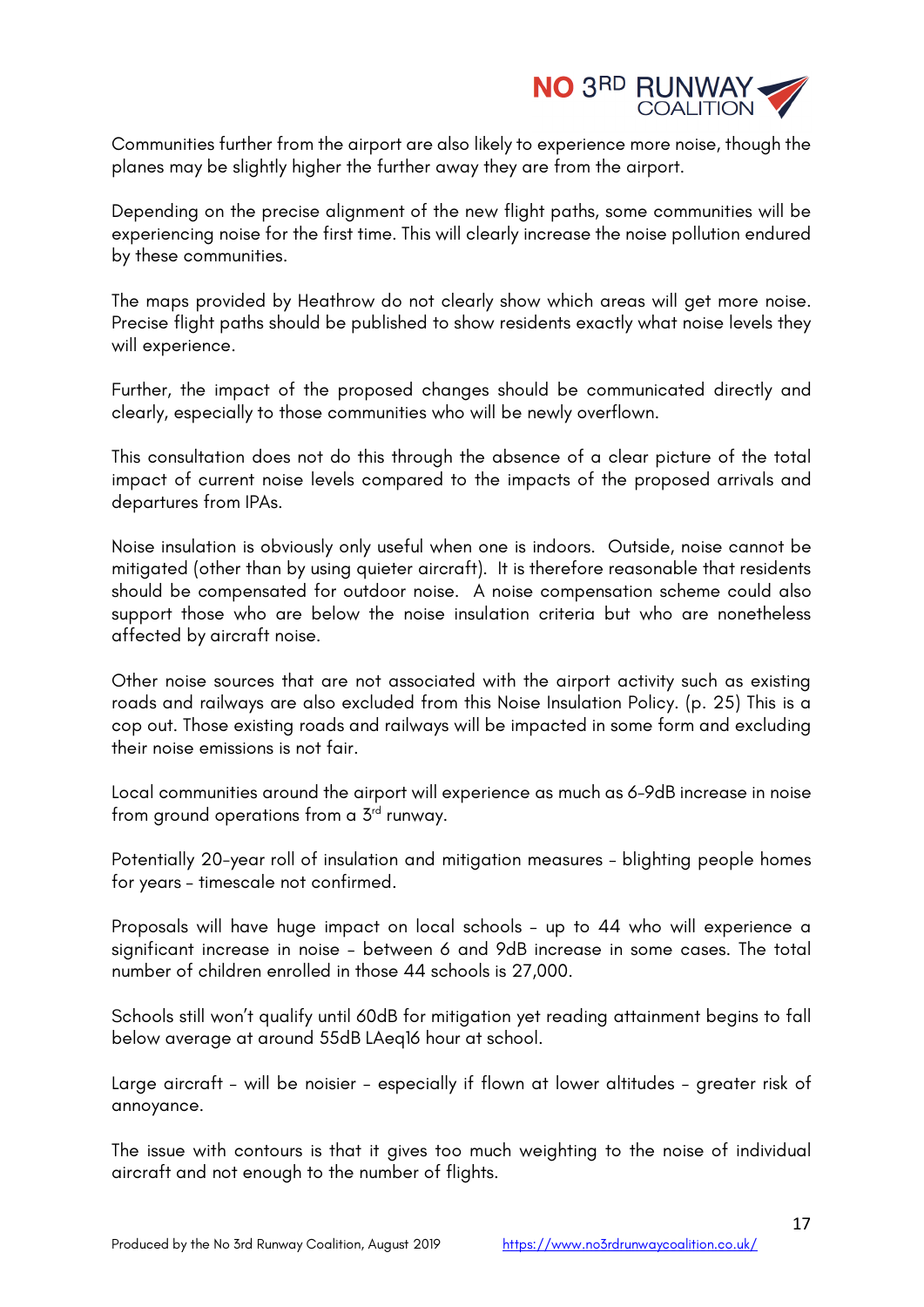

## **16. Please tell us what factors are most important as we develop our proposals for noise management, in particular our proposals for the design and implementation of a noise envelope.** (Noise)

### **Key Issues for responses**

This is the design framework for how Heathrow can grow – to be monitored by an independent body. The key will be how restrictions and limits are defined and what metrics utilised.

Government policy now recognises some people can get annoyed when noise averages out over the year at 51dB. The World Health Organisation (WHO) argues the level is even lower. Heathrow should commit to using at least the 51LAeq contour to frame the envelope and to review it every 5 years in the light of any new evidence that a lower figure would be more meaningful.

It is the sheer number of planes overhead that really disturb residents and this is not fully considered with the Leq metric. For example, 'N60' would indicate the number of planes passing overhead in excess of 60 decibels.

It is important to use LOAEL (Lowest Observed Effect Level) of 51dB as an absolute minimum and this could be pushed this further to 45dB as per WHO guidance.

A noise cap is currently used but the fines and penalties are paltry and do not incentivise airlines to utilise the quietest aircraft.

Heathrow are proposing a noise quota system – this would benefit airlines and airport but not local communities.

It would have an impact on the size on the noise contours – individually quieter planes may allow an increase in flight numbers within existing contours. However, this would not be reflected by the experience of communities under the flight paths.

Heathrow are forecasting a reduction in noise from 2035 owing to technological improvements but this is vague and they cannot be held to account for this. There is no remedy if this doesn't occur. Even electric planes may not be that quieter especially for departing and arriving aircraft.

Many of the communities we represent would suffer a reduction in the amount of respite under these proposals. Any such reduction in respite is unacceptable.

It is invidious to make a choice between alternatives which both do harm to communities. The question is misleading as it presents the reduction in respite as inevitable.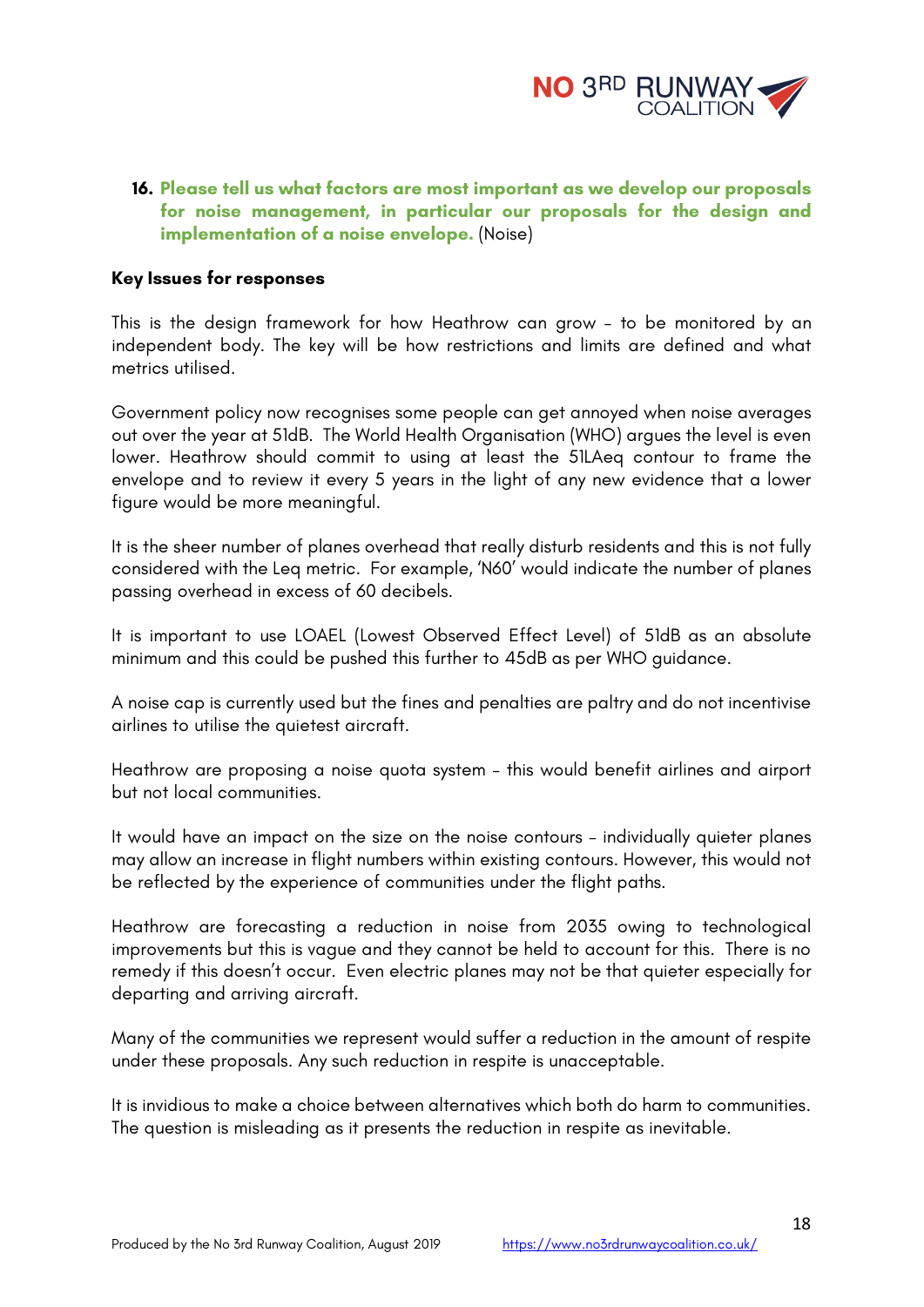

Communities at either end of the runway used for 'mixed mode' operations will potentially experience a significant loss of respite as they experience noise for a longer period, or if it's the new runway, will be subject to continuous operations for the first time.

It is difficult to know the full impact of the proposed changes because at this stage it is not clear where these new flight paths will be, nor how any alternation would be operated.

Further, there are no clear proposals for defining respite, monitoring respite periods, or for penalising for failure to adhere to respite. Neither of the respite periods proposed are long enough to prevent harm to health and there are no formal governance structures planned to enforce respite arrangements.

We note that the consultation attempts to define 'respite' but again not in a clear or straight forward way. Most people would think respite simply means not hearing any aircraft for a period of time, but Heathrow are attempting to hedge their bets by saying it could be a 'reduction in noise'. This 'reduction' is neither defined in terms of say 'half as loud' or in terms of numbers. Overall it is meaningless and we know from Heathrow's own social research that people need noise to be reduced by around a half in decibel terms before they report any 'respite' value.

Heathrow claims that when runway alternation and airspace alternation are combined they will generate respite that extends to areas well beyond that offered by their current two runway alternation pattern. However, this highlights that the noise from an expanded area will also affect a much larger area than today.

Another metric that has been proposed a single-mode contour. This means that the noise in any particular area is only measured on the days when the planes are flying over, i.e. excluding the days when there are no planes because of wind direction. It is a more meaningful measure in places such as Hanwell (Borough of Ealing) where planes are only a problem during easterlies. When the very considerable noise during easterlies is averaged with no noise during the westerlies the average is lower such that is claimed there is no significant annoyance. But there most certainly is annoyance when people want to enjoy their parks and gardens in summer (the time of most easterlies).

Rather than use multiple metrics, we propose that the currently recognised metrics (Leq, N60, etc) are combined into a single metric. There are standard statistical techniques which can be weight and combine individual metrics so that the extent to which each of the metric is an 'explanatory variable' of annoyance. A single metric. This would simplify presentation, communication and estimating compensation.

Noise reduction is conspicuously absent from Heathrow's proposals. Efforts should be made to reduce the noise from individual aircraft. This can be achieved by regulation, simply banning the nosiest aircraft from Heathrow. Or, as noted below, by noise-related charges. The great advantage of these approaches is that they benefit everyone who suffers (or will suffer) from aircraft noise.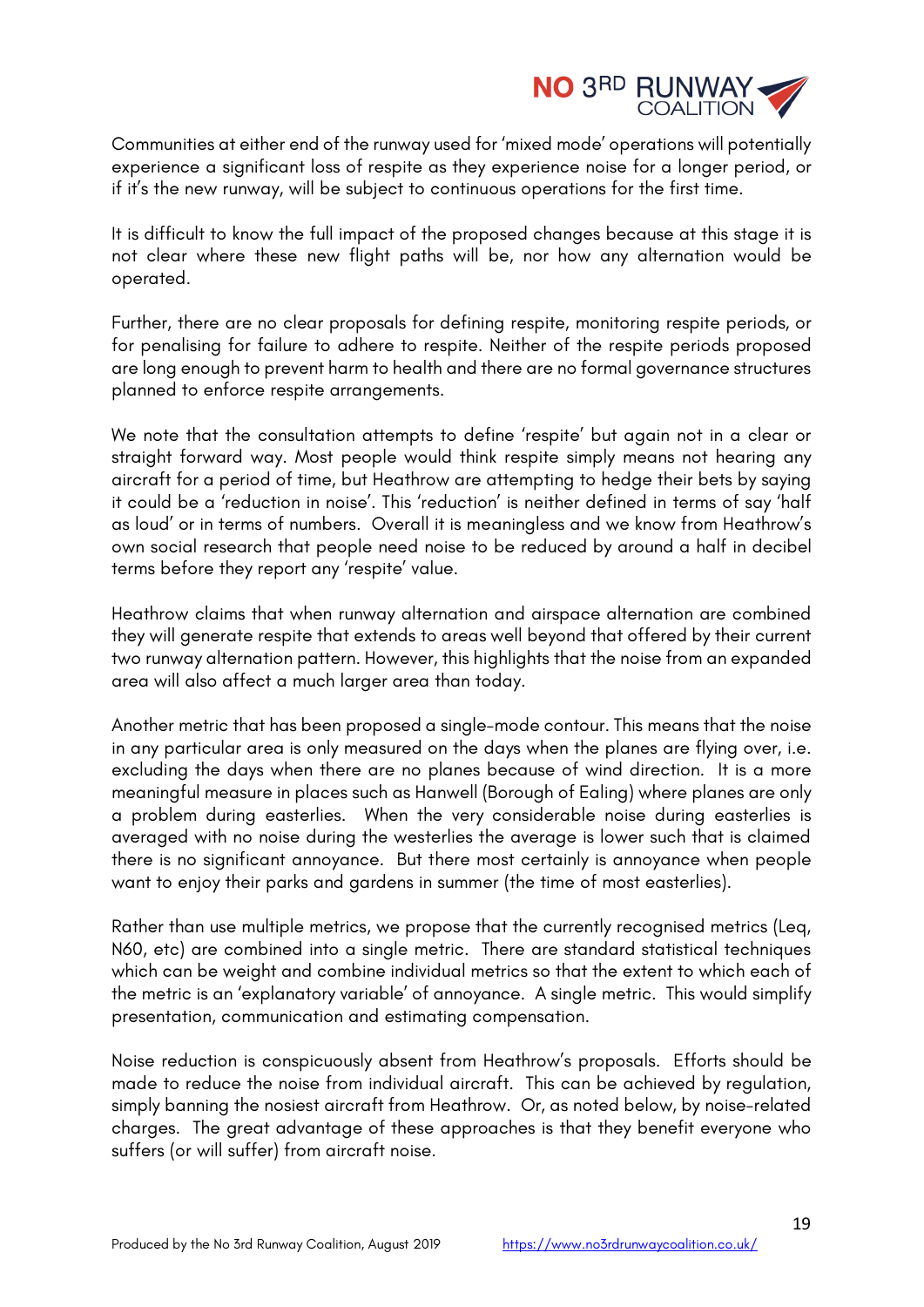

Alternative designs of noise envelope and re-arrangements of flight paths, including respite and runway alternation, do not reduce noise overall. They can benefit one area, but only at the expense of another.

No empirical evidence or research on health impacts.

UK aviation policy based on Survey of Noise Attitudes (SoNA) 2014. This does not consider the change effect which is universally accepted. The only question is whether it makes 6 or 9 dBLAeq impact, a massive amount.

SoNA did not even look at whether people were annoyed below 51 dBLAeq - prejudging the LOAEL level. It is not clear whether either Public Health England, DEFRA or Dept of Health have actively considered the UK LOAEL. A FOI has provided absolutely no evidence of this.

The increased health impact cost on Heathrow's economic case could be as much as £7- 9billion, taking the project massively into negative. The health costs will fall back on society.

# **17. Please tell us what you think of our proposals for maximising new jobs and training. Are there any other ways that we can maximise skills and training opportunities to benefit our local communities?** (Economic Development)

### **Key issues for responses**

Heathrow is a significant employer in the area. However, west London is not an area in which there is significant unemployment compared to other areas of the UK.

There is already significant pressure on housing, local schools and hospitals. Further pressure will be detrimental (including raised property prices putting housing more out of reach of young people). Increased employment would be far more beneficial elsewhere.

Heathrow is undoubtedly a large employer, but this is not a justification for trying to expand the number of jobs. However, it only directly employs a few thousand people – it is a facilitator of other employment.

Heathrow is significant part of the local economy but that, too, is no justification for expansion. Indeed, there is a good case for diversifying the local economy, not concentrating it on aviation. Relying on about the most damaging and unsustainable sector of the economy is a high-risk strategy.

The causes of unemployment are deep and complex. They include the state of the national economy, the economic cycle, education, skills, social factors, regional differences and demographics. There is no evidence that unemployment would be helped by building a new runway at Heathrow.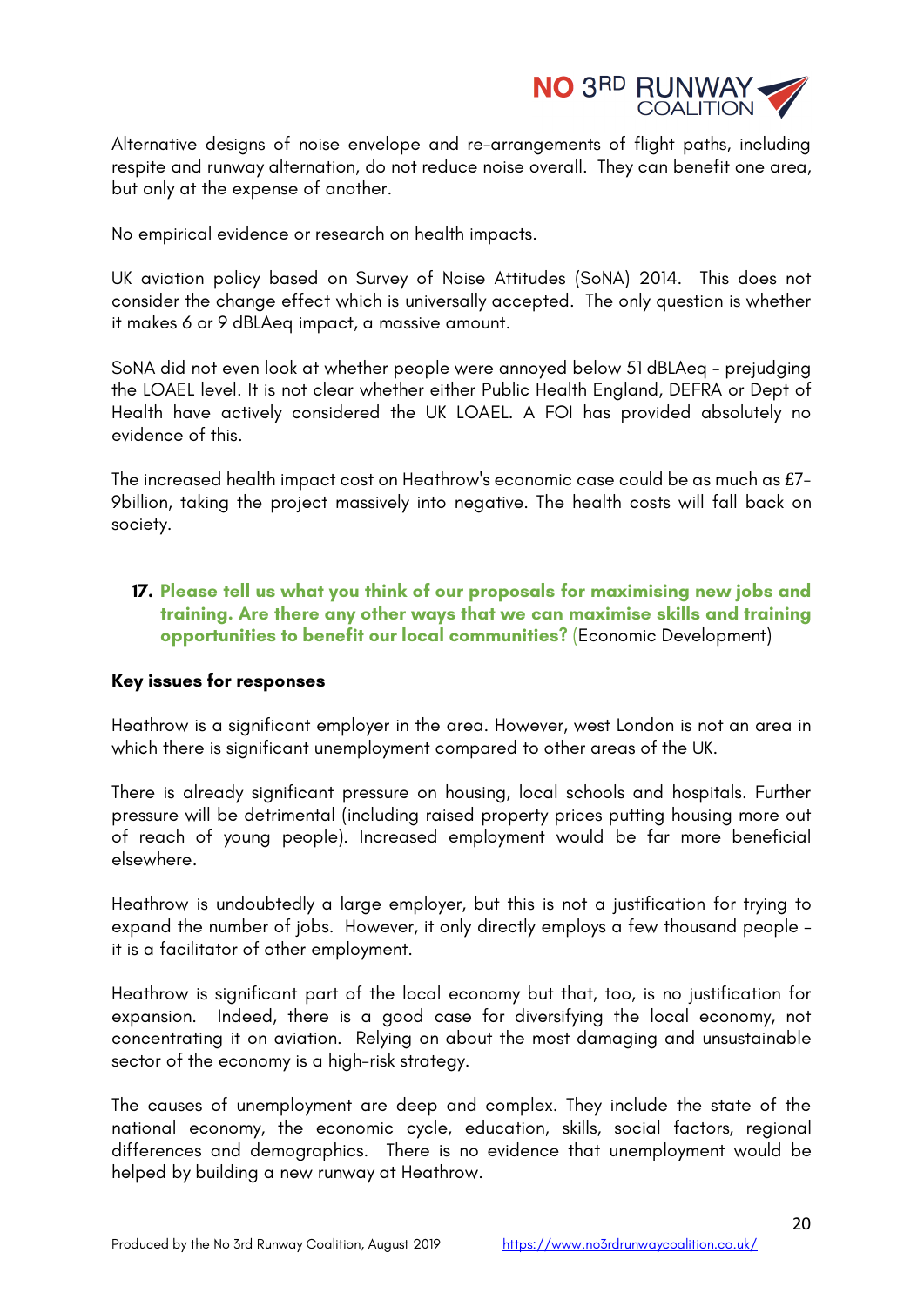

The Airports Commission recognised that extra jobs locally would be achieved by increasing the population: *'*The additional employment supported by Heathrow's expansion would lead to a significant requirement for additional housing. The Commission's analysis indicates this would total between 29,800 and 70,800 houses by 2030 within the local authorities assessed as part of the local economy assessment. This additional housing and population growth would also require substantial supporting infrastructure including schools and health care facilities*.*'

West London and areas beyond are already struggling with a shortage of school places, hospitals close to breaking point, overcrowded transport, green spaces being built on and even pressures on water and sewerage. The last thing councils, communities or the NHS need is even more pressure. Especially when they will have to foot the bill for any enhancements to infrastructure.

# **18. Please tell us what you think about our approach to addressing effects on the historic environment, including any particular proposals you would like us to consider.** (Historic Environment)

## **Key issues for responses**

Given the density of London, the prevalence of historic site and the fact that there will be planes flying over huge swathes of London, not just near the airport, the impact will be huge.

Places as diverse as Hampstead Heath, the Tower of London, Hyde Park, Fulham Palace, Windsor Castle, Wimbledon and Kew Botanical Gardens will have a significantly intrusive noise environment and will be blighted in a major fashion.

Construction will result in the loss of part of Harmondsworth Conservation Area and some listed buildings within it.

In the Longford area, all designated built heritage assets and the Conservation Area will be lost.

Heritage assets of archaeological interest within the construction footprint will also be lost and there is the potential for significant effects on remaining historic landscape character.

During operation of an expanded Heathrow, noise levels may change for several historic buildings and landscapes resulting in the potential for significant effects:

• To the east of the airport: the Royal Botanic Garden World Heritage Site at Kew, Chiswick House, Syon Park, Richmond Park, Osterley Park, Richmond Terrace Walk and Terrace and Buccleuch Gardens (Grade II) ;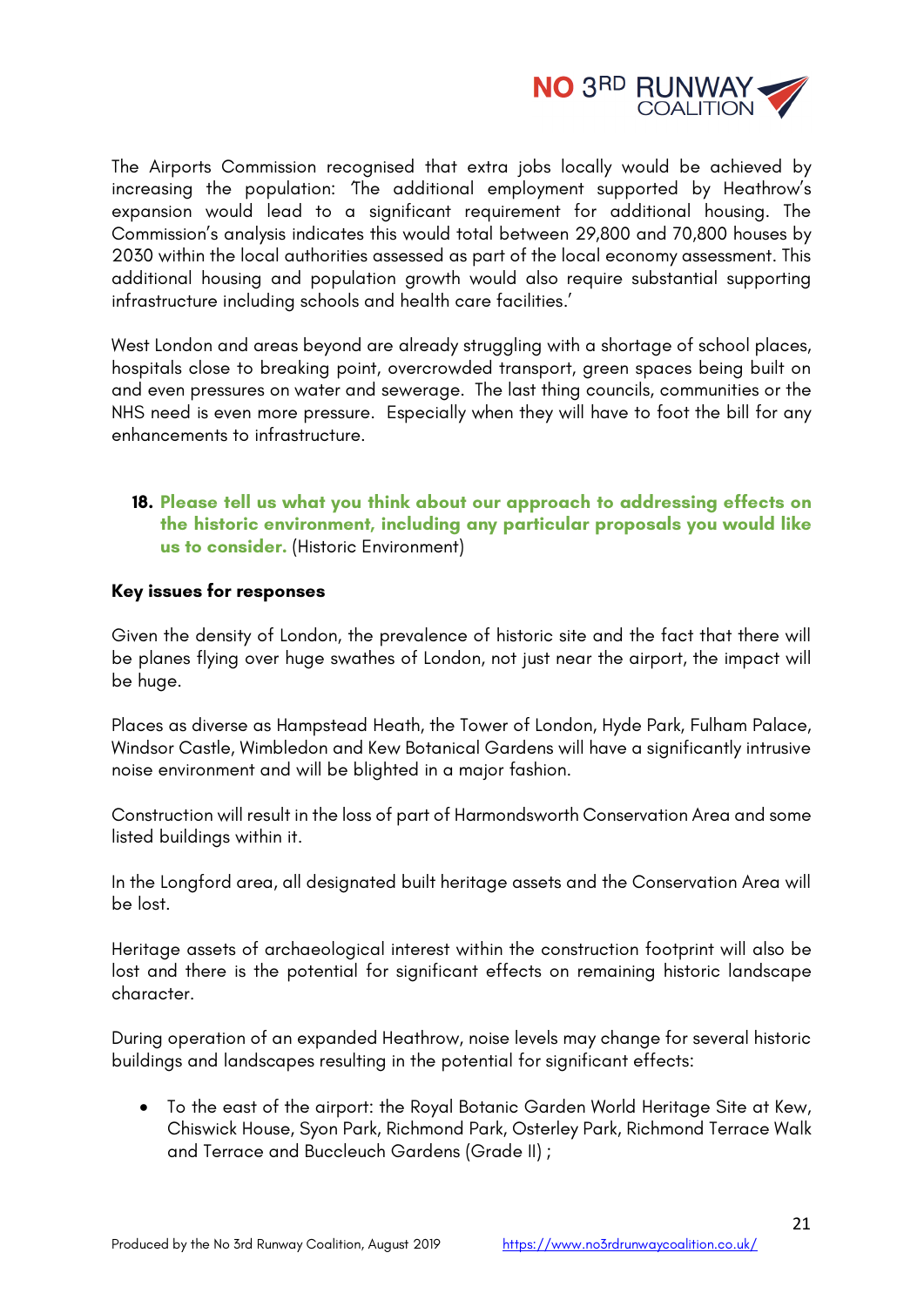

• To the west of the airport: six Registered Historic Park and Gardens of the Royal Estate Windsor, and two those at Eton College and Ditton Park

# **Environmentally Managed Growth**

**19. Please tell us what you think of our proposed approach to manage the future growth of the airport within environmental limits. Is there anything else we should consider as we develop the framework and its potential limits?** 

### **Key points for responses**

There are no genuine enforceable limits set out, either for air pollutants or greenhouse gases. How can Heathrow be held to account without them?

The proposed Independent Parallel Approach is likely to cause very serious noise and health issues since it inflicts noise upon both sides of the airport at the same time. Respite is therefore likely to be further diminished.

There should be stricter controls and fines imposed for breaches of the night time curfew.

There should be independent oversight of the noise monitoring and complaint handling process.

# **Community Fund**

**20.Please tell us what you think about our proposals for the Fund, including what it is spent on, where it is spent, and how it should be funded and delivered.** 

### **Key issues for responses**

This fund should be significantly larger.

It should be administered by an independent body consisting of local councillors and community representatives.

The fund should be spent on genuine world class mitigation.

There should be a dedicated proportion of the fud allocated to local schools.

# **Property and Compensation**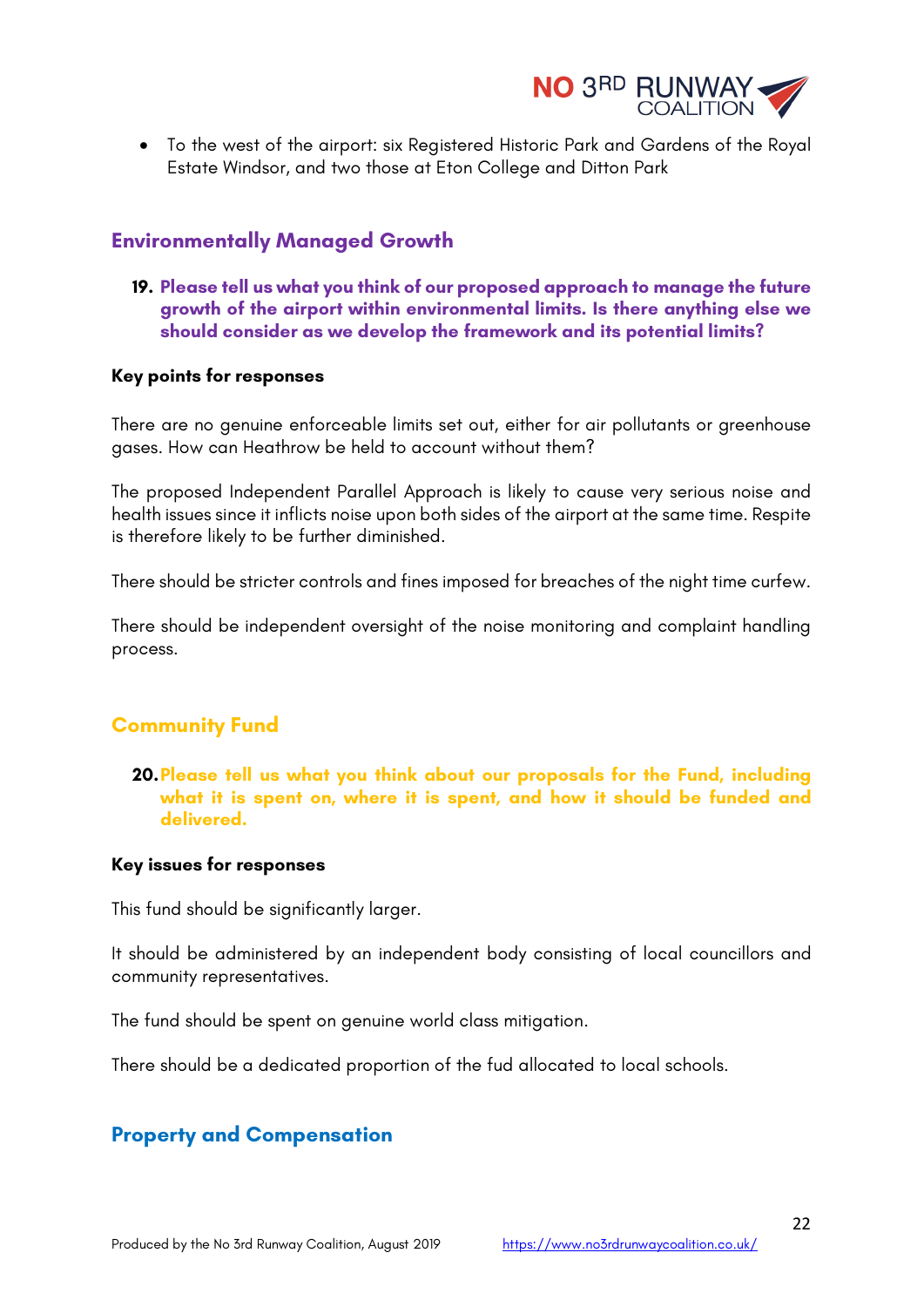

**21. Please tell us what you think about our interim Property Policies, including our general approach to buying properties and land and our approach to compensation, including our discretionary compensation offers.** 

#### **Key points for responses**

Loss of 300 businesses

Poor compensation for business owners

Inadequate compensation for renters

No plan to identify areas where those residents who will have to be relocated can be housed.

No contribution to local authority budgets to address housing pressures

# **Development Consent Order**

# **22. Do you have any comments on what we think will need to be contained in our DCO and do you have any views on anything else the DCO should contain?**

#### **Key issues for responses**

Final flight paths for with associated noise footprints – across a range of metrics

Assessment of noise impact under a change scenario

Full Health Impact Assessment including costs to health service

# **General Comments & Feedback**

### **23. Do you have any other comments in response to this consultation?**

Please include any other points here that did not fit in other sections.

## **24.Please give us your feedback on this consultation (such as the quality of the documents, website and events).**

- Massive volume of documentation
- Extremely complex and difficult to follow
- Important details buried in Appendices particularly relating to the PEIR.